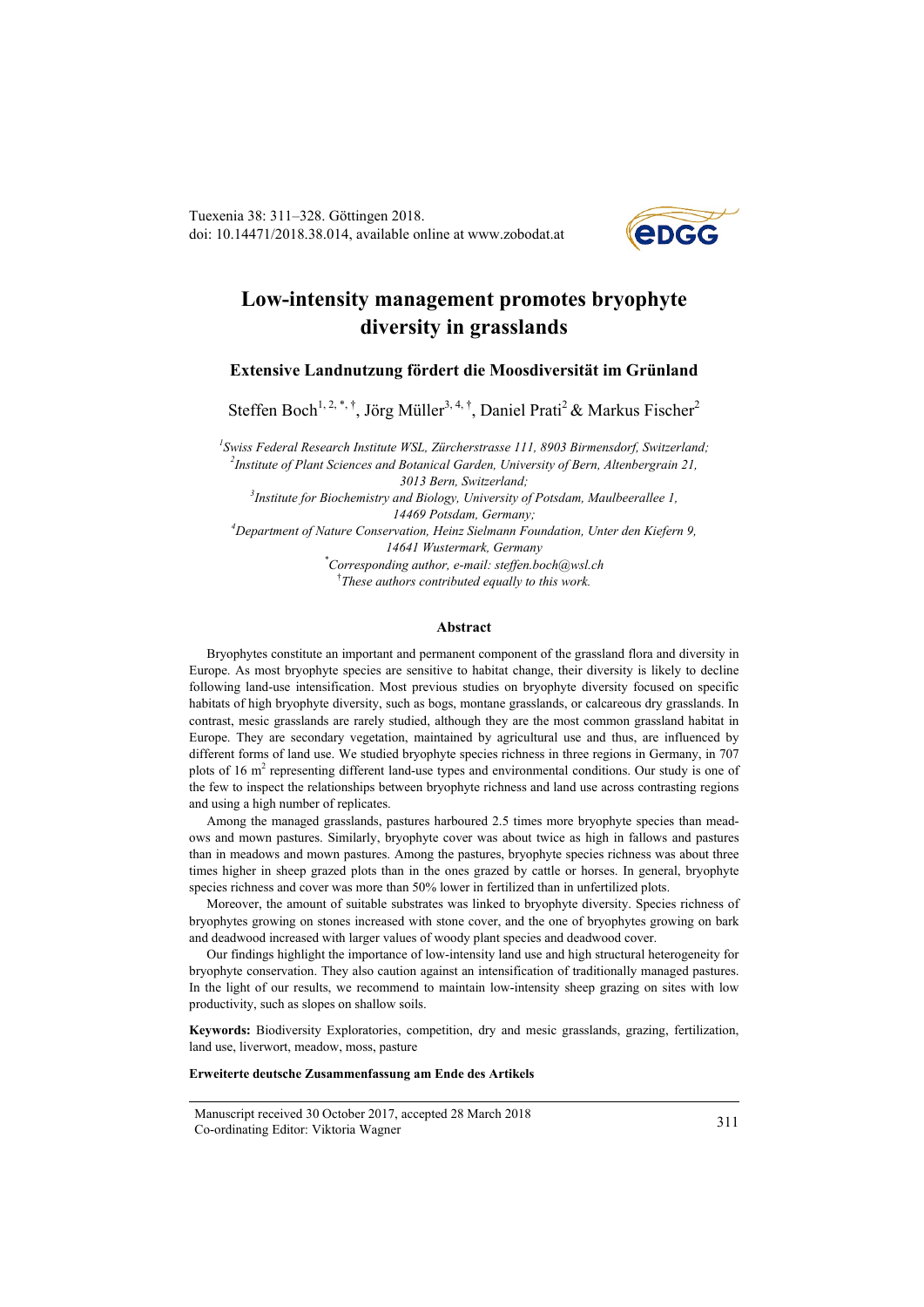## **1. Introduction**

Semi-natural grasslands are important hotspots of biodiversity in Central Europe for many taxonomic groups, such as vascular plants and insects (WALLISDEVRIES et al. 2002, SILVA et al. 2008, WILSON et al. 2012). At the same time, they belong, together with other grass-dominated systems, to the habitats with the highest rate of decline over the last 100 years (DURAIAPPAH et al. 2005). Two important factors for this habitat loss are the conversion to agricultural land and abandonment of land use (VALKÓ et al. 2018), and apart from that the intensification of land use, which includes fertilization, higher grazing pressures and increased mowing frequencies (POSCHLOD et al. 2005). The effects of different land use and the negative impact of land-use intensification are well documented for the biotic homogenization at the landscape level (GOSSNER et al. 2016), the overall diversity in grasslands (see ALLAN et al. 2014, BOCH et al. 2016a), the diversity of vascular plants (SOCHER et al. 2012, 2013, GILHAUS et al. 2017), lichens (BOCH et al. 2016b) and pollinators (WEINER et al. 2011). However, how these factors influence bryophyte diversity is less well known (e.g., ZECHMEISTER et al. 2003, MÜLLER et al. 2012).

Bryophytes are non-vascular plants comprising mosses, liverworts and hornworts. They reproduce vegetatively via fragments or by producing propagules, such as bulbils, or sexually by gametangia (producing sperms and eggs) after spore germination. These propagules and spores can be dispersed by wind, water or animals (e.g., PORLEY & HODGETTS 2005, BOCH et al. 2015). In general, bryophytes can colonize a wide range of substrates. However, many species are restricted to narrow ecological niches, with specific requirements for substrates and habitat persistence (PORLEY & HODGETTS 2005).

Bryophytes constitute an important and permanent part of the grassland flora (e.g.,WILLEMS 1990, BERGAMINI et al. 2001). They may contribute substantially to the productivity and carbon storage of the vegetation due to their tolerance of extreme conditions such as low nutrient or high moisture levels (TURETSKY 2003, LINDO & GONZALEZ 2010, LINDO et al. 2013). As pioneers, they can rapidly colonize vegetation gaps after disturbances (AUDE & EJRNÆS 2005, PRESTON et al. 2009), where they can facilitate germination (VAN TOOREN 1988, JESCHKE & KIEHL 2008) or effectively compete with seedlings of vascular plants and other bryophytes (KEIZER et al. 1985, RYDIN 1997, DORMANN 2007, SOUDZILOVSKAIA et al. 2011). Finally, the bryosphere is a food resource and, given its high water retention capacity, provides a suitable habitat for other organisms, including many animals (e.g., GERSON 1969, MATERNA 2000, BOCH et al. 2013), symbiotic cyanobacteria (ADAMS & DUGGAN 2008) and other soil organisms (MUELLER et al. 1990, SALMANE & BRUMELIS 2008). Given the pivotal role of bryophytes for the ecological functioning of grassland habitats, it is essential that we understand the drivers of the abundance and diversity of bryophytes.

Because of their narrow ecological niche and sensitivity to habitat change, many bryophyte species are reliable indicators for environmental stressors (HILL et al. 2007, ELLENBERG & LEUSCHNER 2010). How they respond to land-use intensification is poorly explored since most studies on bryophyte diversity and species composition were restricted to specific habitats, such as bogs, montane grasslands, or calcareous dry grasslands (LÖBEL et al. 2006, LOSVIK 2006, PEINTINGER & BERGAMINI 2006, HAWORTH et al. 2007). In contrast, mesic grasslands have been rarely studied, although this type constitutes the majority of grassland habitats in Europe (VIRTANEN et al. 2000, ZECHMEISTER et al. 2003, HEJCMAN et al. 2010). This habitat is under agricultural use and thus, particularly influenced by various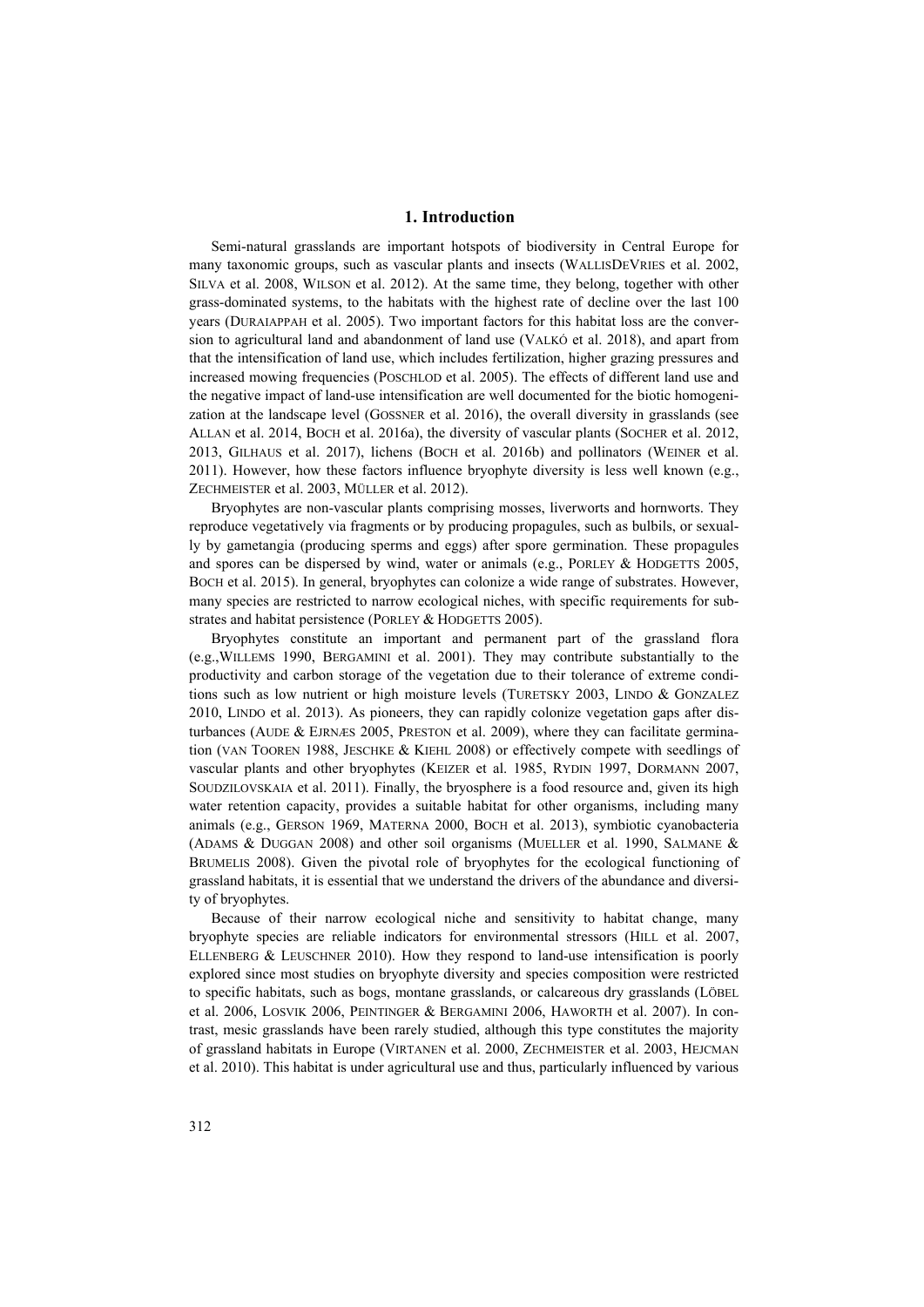aspects of land use. A comparison of bryophyte diversity and species composition across different land-use types could help us to better understand how this plant group responds to land-use change.

Bryophytes are sensitive to environmental conditions, such as soil properties (e.g., pH), vascular plant cover (LÖBEL et al. 2006) or vascular plant biomass (VAN KLINK et al. 2017) - two factors that are positively related (HEER et al. 2018) – and substrate availability. These variables need to be considered as co-variables when testing land-use effects. Finally, the relative importance of different land-use regimes may depend on the regional setting such as differences in geology and climate. Different regions should therefore be studied to distinguish general trends from those that are more region-specific.

Here, we present the results of a large bryophyte inventory, based on a survey of 707 grassland plots that span different forms of land use. Our aims were: (1) to investigate the impact of land use on bryophyte species richness in grasslands, (2) to identify important environmental conditions that influence bryophyte species richness in addition to land use, (3) to assess whether land-use effects are consistent across regions.

# **2. Methods**

## **2.1 Study system**

The study was conducted as part of the Biodiversity Exploratories program (www.biodiversityexploratories.de) in grasslands of three regions in Germany (Fig. 1). The first study region, the UNESCO Biosphere Reserve Schorfheide-Chorin, is situated in the young glacial lowlands of North-Eastern Germany, and is characterized by moraines with sandy to loamy soils and fen lowlands with organic fen soil. The second study region, the National Park Hainich and adjacent areas, are located in Central Germany, a region dominated by hills and clay-loamy and calcareous soils. The third study region, the UNESCO Biosphere area Schwäbische Alb (Swabian Jura), is situated in the low mountain ranges of South-Western Germany, which are comprised of gentle hills that are dominated by calcareous soils. While the three study regions differ in climate, geology, and topography (FISCHER et al. 2010; Fig. 1), they harbor similar gradients of land-use regimes and have species pools that are typical for large parts of temperate Europe (BLÜTHGEN et al. 2012).

#### **2.2 Site selection**

In each region, we selected 500 grassland sites from the intersection points of a 100 m  $\times$  100 m grid (based on the German Gauss–Krüger coordinate system). We discarded study sites fully or partially overlapping with settlements, forests, agricultural fields, and water bodies. We also omitted study sites that were intersected by roads and included only those for which we had the permission to carry out field work. Study sites covered a homogeneously used area of at least 50 m  $\times$  50 m (FISCHER et al. 2010). We randomly selected about half of these plots for our study. They covered all possible land-use types in the study regions. This resulted in a total of 707 sites: 141 in the Schwäbische Alb, 296 in the Hainich-Dün, and 270 in the Schorfheide-Chorin area.

#### **2.3 Land-use data**

Information on the current land use of every study site was based on questionnaires answered by farmers and land owners. Our plots included temporarily unmanaged fallows (only in Hainich-Dün and Schorfheide-Chorin region), meadows (mown one to four times per year for hay or silage production), pastures grazed by livestock in different densities (sheep, cattle or horses), or mown pastures which were both mown once per year and grazed by livestock in different densities within the same year.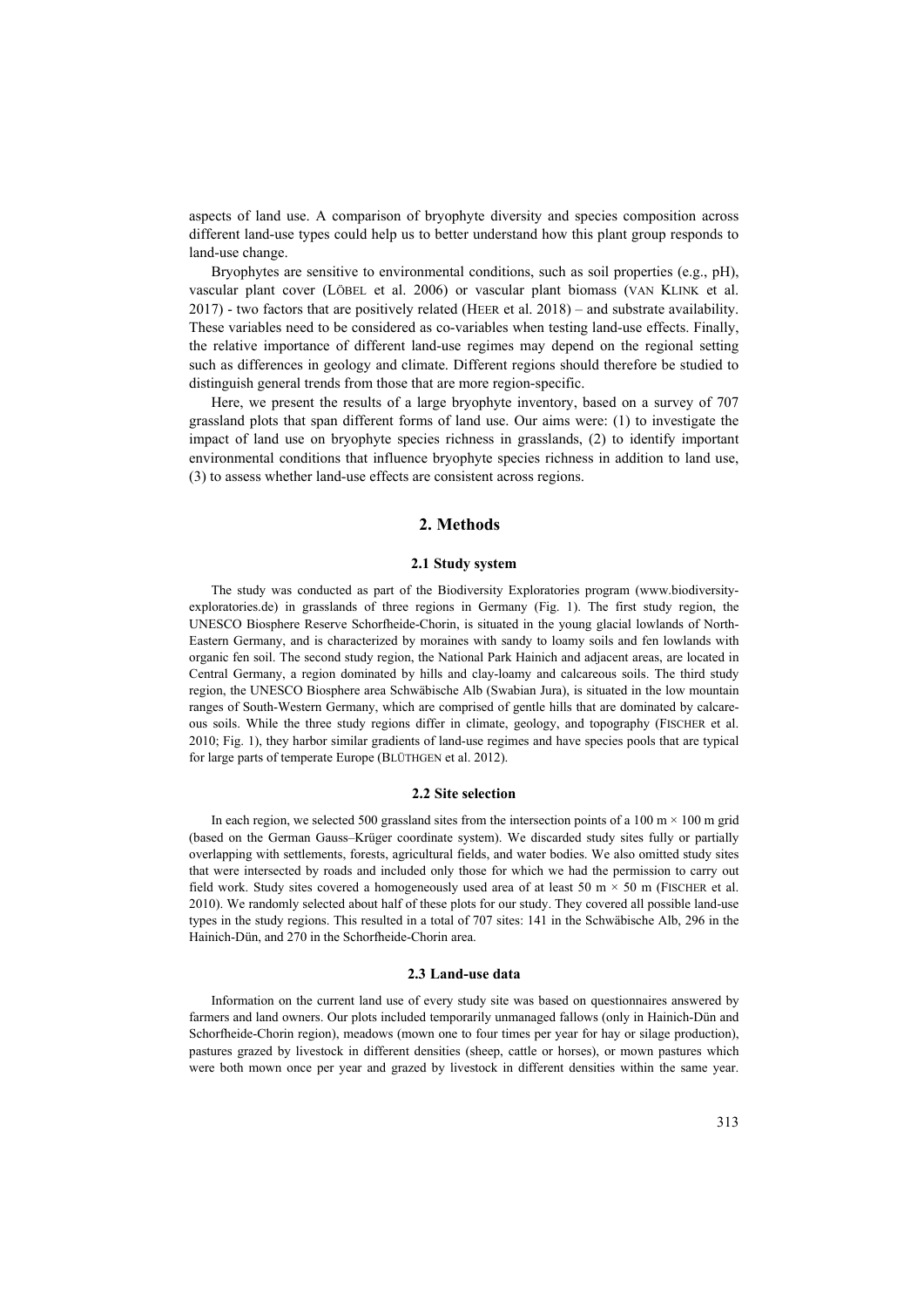

**Fig. 1.** Location of the three study regions Schorfheide-Chorin, Hainich-Dün and Schwäbische Alb in Germany and the range of mean annual temperature (T), mean annual precipitation (P) and altitude in meters a.s.l. (A) at our study sites. In total, we sampled 707 plots: 270 in the Schorfheide-Chorin, 296 in the Hainich-Dün, and 141 in the Schwäbische Alb area.

**Abb. 1.** Lage der drei Regionen Schorfheide-Chorin, Hainich-Dün und Schwäbische Alb in Deutschland mit Informationen zur Spanne der durchschnittlichen Jahrestemperatur (T), der durchschnittlichen Jahres-Niederschlagsmenge (P) und der Höhe über dem Meer (A) unserer Untersuchungsflächen. Insgesamt untersuchten wir 707 Grünlandflächen: 270 in der Schorfheide-Chorin, 296 im Hainich-Dün und 141 in der Schwäbischen Alb.

Moreover, grazing regimes differed among livestock types; while sheep-grazed pastures are rotational or grazed by traditional shepherding (minimum of two grazing days per year), pastures grazed by cattle or horses are mainly permanent (up to 240 grazing days per year). For a given time period and area, sheep pastures are thus less intensive than cattle or horse pastures because of less disturbance. Plots were either unfertilized or fertilized to a varying degree. Sheep pastures were generally unfertilized (FISCHER et al. 2010, BLÜTHGEN et al. 2012). They comprised mainly basiphilous meso-xeric dry grasslands (e.g., *Festuco-Brometea* associations), whereas meadows, mown pastures and pastures grazed by cattle or horses were mainly mesophilous to wet grasslands (*Molinio-Arrhenatheretea* associations). The latter often originated from meso-xeric dry grasslands, which have been converted into more intensively managed mesophilous grasslands.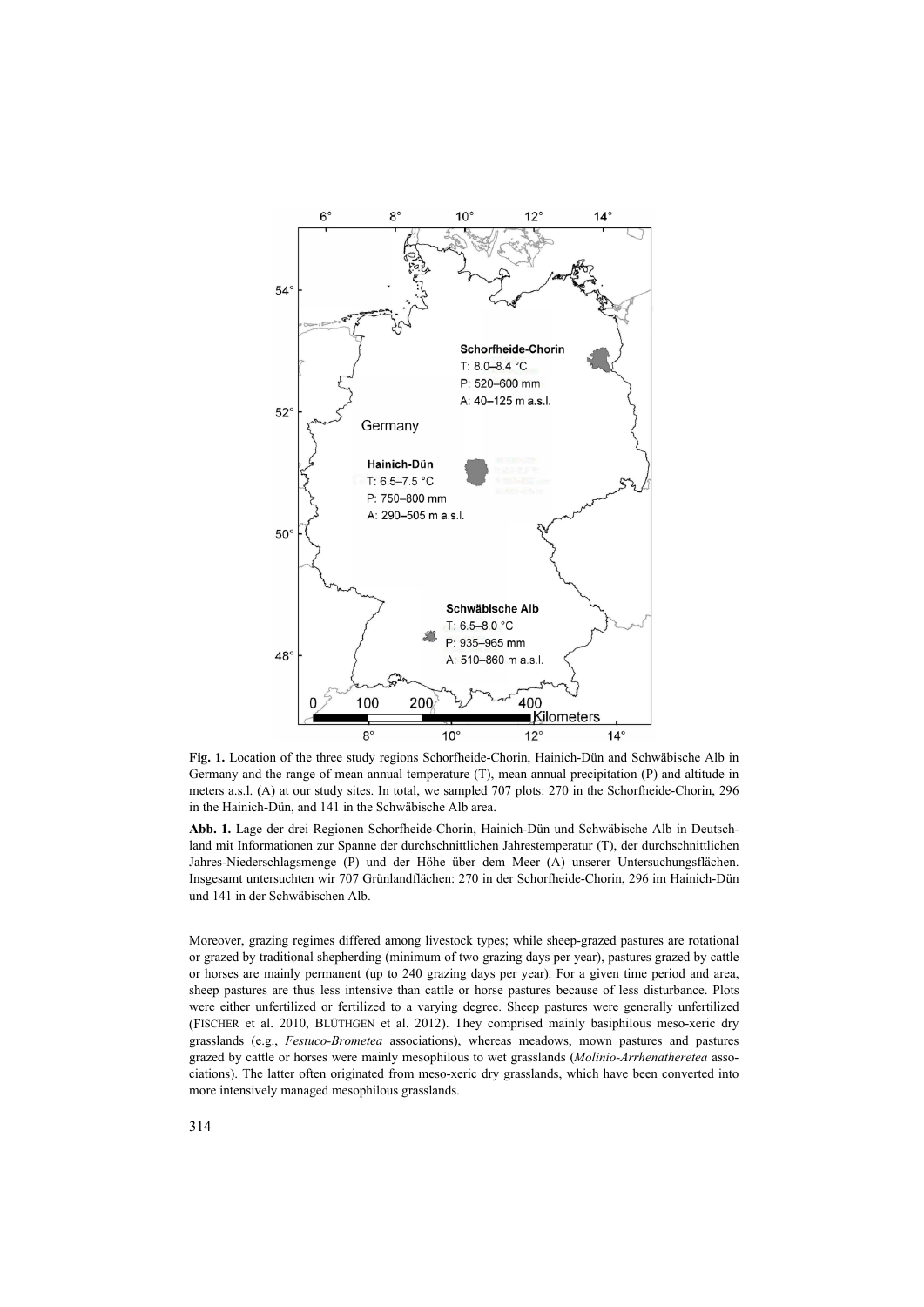#### **2.4 Vegetation and environmental data**

In the summers of 2007 and 2008, we recorded all vascular plant and bryophyte species and estimated their percentage ground cover in 707 plots of  $4 \text{ m} \times 4 \text{ m}$ . Each plot was located in the center of the 50 m  $\times$  50 m study sites. The center of each plot was permanently marked belowground with a metal pole to ensure future relocation. In each plot, we also recorded the presence of species on specific substrate types: soil (terricolous species), stones (saxicolous species), bark and deadwood (corticolous and lignicolous species). This approach allowed us to calculate total and substrate-specific richness values. We also estimated the percentage of the plot area covered by rocks and stones, deadwood and bare soil. In addition, we added up the percentage cover of all vascular plant species in a plot (called cumulative cover henceforth; cumulative cover values can therefore be larger than 100%) to indicate the density of vegetation cover. We identified all bryophytes to the species level except for sterile specimens of *Bryum*, *Pohlia* and *Weissia*, which were only identified to the genus level. Furthermore, we calculated the species richness of acrocarpous and pleurocarpous taxa, respectively. We included liverworts into the pleurocarpous group because of their creeping growth form. Nomenclature of bryophytes follows KOPERSKI et al. (2000).

Close to the center of each plot, the organic layer had been removed with a quadratic  $400 \text{ cm}^2$  metal frame. Then the mineral soil was sampled with a motor-driven soil column cylinder (diameter 8.3 cm, length 1m) to obtain undisturbed cores (FISCHER et al. 2010). The soil pH of the uppermost horizon (A, H or E horizon) was determined with a glass electrode in the supernatant of a soil suspension using a 1:2.5 mixture of soil and 0.01 M CaCl2.

#### **2.5 Data analysis**

We analyzed the species richness and cover of bryophytes in response to land-use type (fallow, pasture, meadow, mown pasture), livestock type (sheep *vs.* cattle/horse), and fertilization (y/n). As we were analysing count data we chose GLM models with Poisson errors. We used *Chi-square* tests to compare bryophyte richness among our predictors. In cases of overdispersion, quasi-Poisson models were calculated using *F*-tests. Sequential *Chi-square* or *F*-tests were used to test the significance of deviance changes associated with factors added to the model in the sequence shown in Table 1. Differences in bryophyte cover among the factors were tested using linear models. In the analyses, region and covariates were fitted first. This way, we corrected the effect of land use for regional differences in soil pH, cumulative plant cover and substrate availability. No model selection was performed, but substrate availability was included only for corresponding groups of bryophytes. We did not include interactions between environmental co-variates and region, because environmental effects are expected to be independent of regional differences. Data were analyzed using R, Version 3.3.3 (R CORE TEAM 2017).

## **3. Results**

### **3.1 Bryophyte species richness**

In total we recorded 78 bryophyte taxa in our 707 plots. Overall, we found four times more pleurocarpous than acrocarpous taxa. Most frequent species were *Brachythecium rutabulum* (72.1% of all plots), *Rhytidiadelphus squarrosus* (10.7%), *Calliergonella cuspidata*  (9.5%), *Eurhynchium hians* (7.7%), *Barbula unguiculata* (3.9%), and *Physcomitrium pyriforme* (4.4%; only on peat soil). Most of these species have rather broad ecological requirements and occur in various habitats and on different substrates.

Species richness ranged from 0 to 16 species with a low overall average of 2.1 species per plot. Among our study regions, we found pronounced variation in bryophyte richness and cover, with highest values observed in the Schwäbische Alb, intermediate ones in the Hainich-Dün, and lowest in the Schorfheide-Chorin region.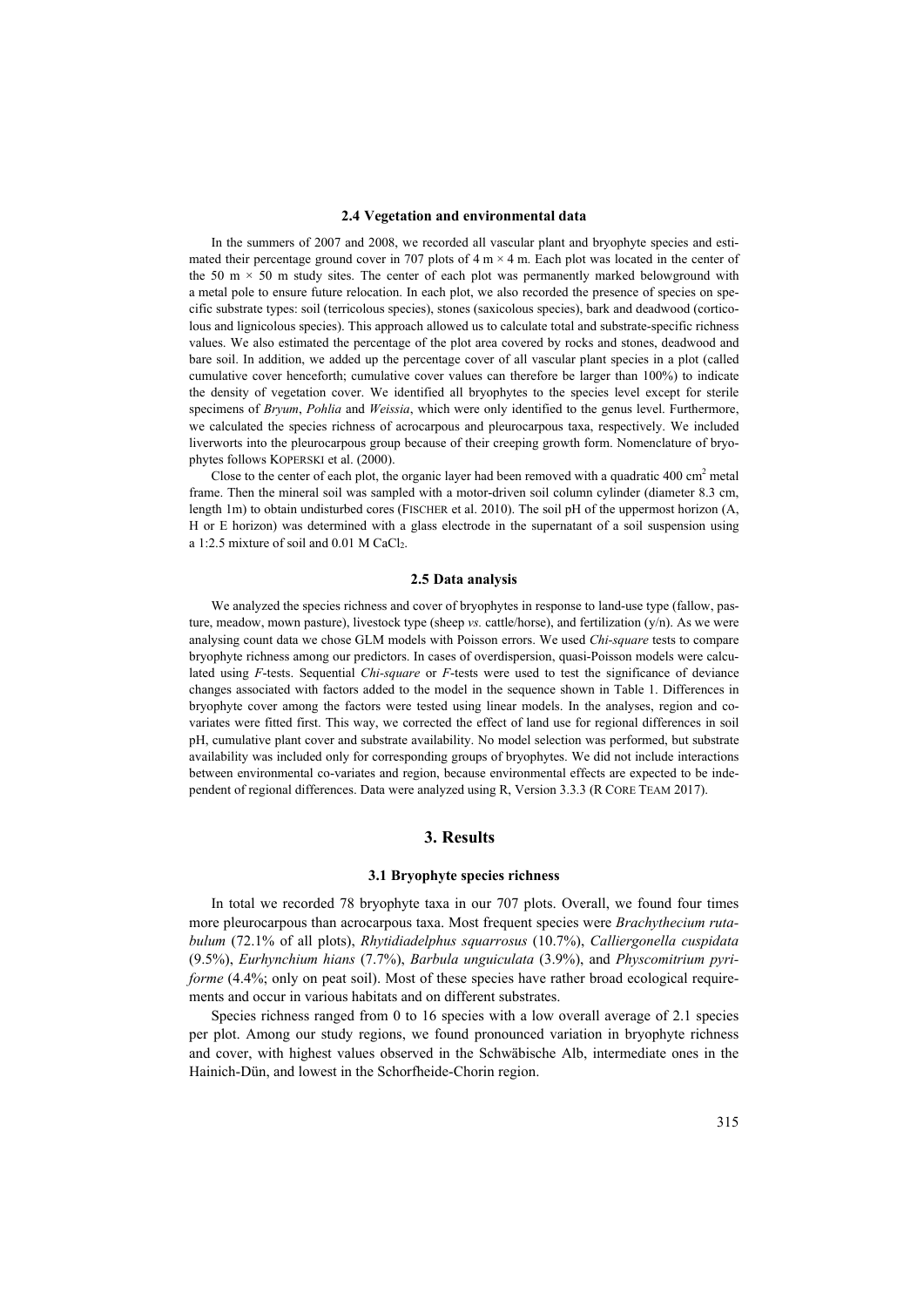Table 1. Analysis of bryophyte species richness and cover in response to the three study regions, environmental variables, and types of grassland use. Numfor factors (region, land-use type, fertilization, and livestock type), and parameter estimates for continuous variables (soil pH, percentage cover). Significant bers indicate the deviance changes (GLM with Poisson errors) or F-values (in italic; GLM with Quasi-Poisson errors and LM in the case of bryophyte cover) for factors (region, land-use type, fertilization, and livestock type), and parameter estimates for continuous variables (soil pH, percentage cover). Significant **Table 1.** Analysis of bryophyte species richness and cover in response to the three study regions, environmental variables, and types of grassland use. Numbers indicate the deviance changes (GLM with Poisson errors) or *F*-values (in italic; GLM with Quasi-Poisson errors and LM in the case of bryophyte cover) differences are indicated by bold p values. differences are indicated by bold *p* values. Tabelle. 1. GLM-Analyse der Moosartenvielfalt und -deckung zwischen den drei Regionen, den Umweltvariablen und den verschiedenen Landnutzungstypen. Gezeigt sind die Abweichungsänderungen (GLM mit Poisson-Fehlern) oder die F-Werte (kursiv gedruckt; GLM mit Quasi-Poisson Fehlern und LM im pen. Gezeigt sind die Abweichungsänderungen (GLM mit Poisson-Fehlern) oder die *F*-Werte (kursiv gedruckt; GLM mit Quasi-Poisson Fehlern und LM im Fall der Moosdeckung) für die Faktoren (Region, Landnutzungstyp, Düngung und Weidetierart) und die Parameter-Schätzungen für die kontinuierlichen Fall der Moosdeckung) für die Faktoren (Region, Landnutzungstyp, Düngung und Weidetierart) und die Parameter-Schätzungen für die kontinuierlichen **Tabelle. 1.** GLM-Analyse der Moosartenvielfalt und -deckung zwischen den drei Regionen, den Umweltvariablen und den verschiedenen Landnutzungsty-Variablen (Boden pH und prozentuale Deckungswerte). Signifikante Unterschiede sind durch fett gedruckte p-Werte gekennzeichnet. Variablen (Boden pH und prozentuale Deckungswerte). Signifikante Unterschiede sind durch fett gedruckte *p*-Werte gekennzeichnet.

|                                         |                    | Species richness of |               |                |          | Species richness of bryophytes growing on |                |                              |          | Cover of bryophytes |          |
|-----------------------------------------|--------------------|---------------------|---------------|----------------|----------|-------------------------------------------|----------------|------------------------------|----------|---------------------|----------|
|                                         |                    | all bryophytes      |               | 5ö             |          | Stones                                    |                | Bark/deadwood                |          | (%)                 |          |
| Source of variation                     | ₽                  | Estimates<br>亡      | Q             | 正<br>Estimates | Q        | Estimates<br>Deviance <sub>/</sub>        | Q              | Estimates<br><b>Deviance</b> | Q        | 亡<br>Estimates      | Q        |
| Region                                  |                    | $128.844$ <0.001    |               | 109.810 <0.001 |          |                                           | 71.820 <0.001  | 47.923 < 0.001               |          | 50.666              | 50.007   |
| Soil pH                                 |                    | 0.054               | $-0.007$      | 0.057          | 0.003    | 0.427                                     | 0.004          | 0.767                        | $-0.007$ | $-2.256$            | 0.027    |
| Cumulative vascular plant cover         |                    | $-0.004$            | $-0.001$      | $-0.003$       | $-0.007$ |                                           |                | ı                            |          | $-0.100$            | $-0.007$ |
| Cover bare soil                         |                    | 0.007               | 0.052         | 0.013          | 0.058    | I                                         | I              |                              | I        | $-0.272$            | 0.016    |
| Stone cover                             |                    | 0.026               | $\frac{5}{2}$ |                |          | 0.094                                     | $\frac{5}{20}$ |                              | ı        | $-0.160$            | 0.284    |
| cover<br>Woody plant and deadwood       |                    | 0.016               | $-0.007$      | ı              | I        |                                           | I              | 0.074                        | $-0.007$ | 0.277               | $-0.007$ |
| Land-use type                           |                    | 39.688              | 50.007        | 48.507         | $-0.001$ | 28.067                                    | $-0.007$       | 15.274                       | 0.002    | 4.240               | 0.006    |
| Fertilization (yes vs.no)               |                    | 25.912              | <0.007        | 30.643         | $-0.007$ | 9.456                                     | 50.007         | 7.187                        | 0.007    | 45.197              | $-0.007$ |
| Livestock type (sheep vs. cattle/horse) |                    | 33.022              | 50.007        | 35.473         | 50.007   | 0.008                                     | 0.530          | 0.660                        | 0.416    | 15.805              | $-0.007$ |
| Region × land-use type                  |                    | 2.088               | 0.0651        | 1.760          | 0.051    | 0.345                                     | 0.972          | 4.150                        | 0.528    | 2.023               | 0.073    |
| Region × fertilization                  | $\scriptstyle\sim$ | 0.209               | 0.8114        | 0.183          | 0.795    |                                           | I              | I                            |          | 1.209               | 0.299    |
| Residual Deviance                       | ≥687               | 1582.0              |               | 1454.7         |          | 302.5                                     |                | 353.4                        |          | 214.1               |          |

316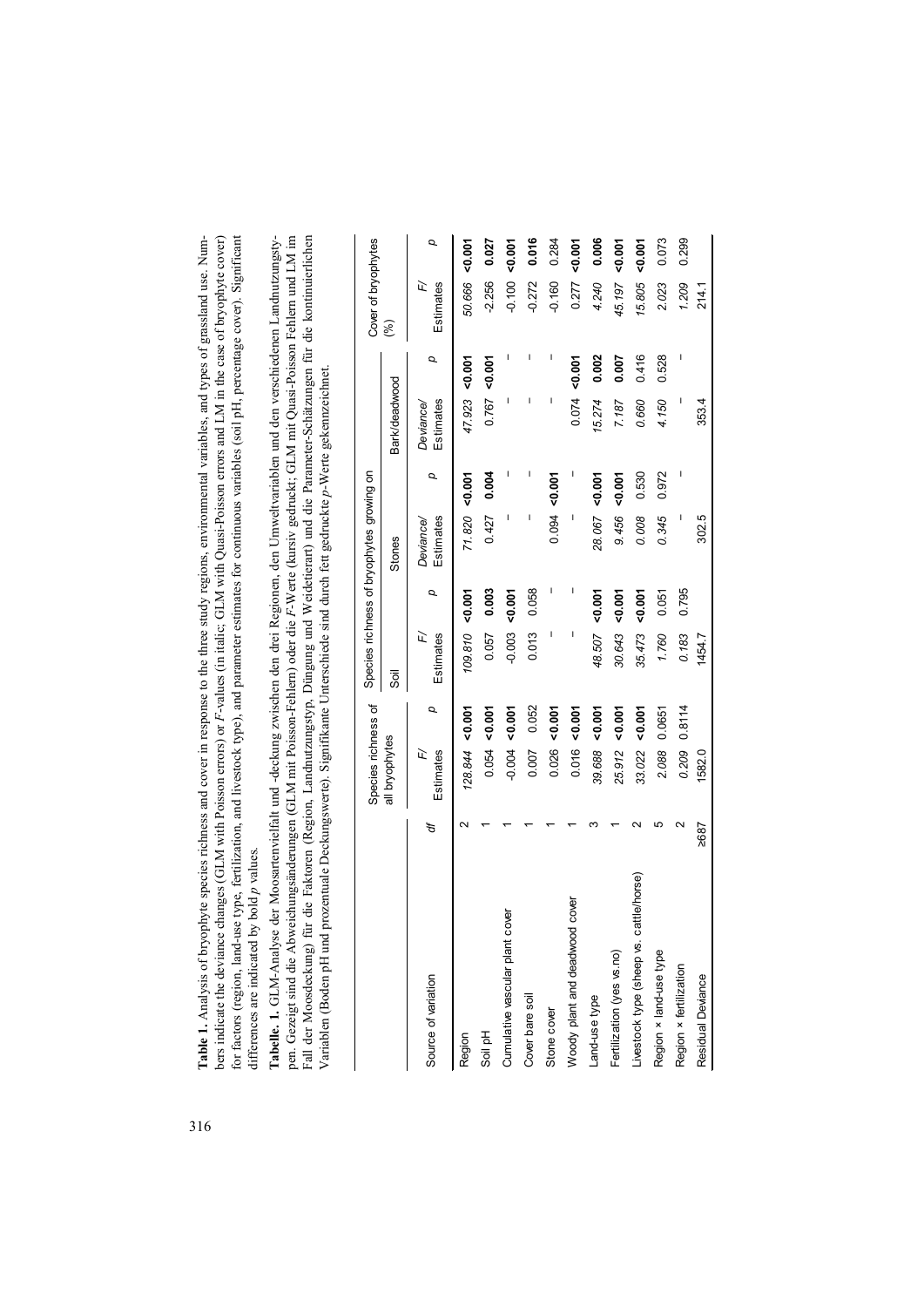## **3.2 Land-use effects**

Land-use intensification strongly reduced bryophyte richness and cover. In Schorfheide-Chorin and Hainich-Dün, fallows harboured more bryophyte species than managed grasslands (pastures, mown pastures, and meadows). Overall, among the managed grasslands, pastures harbored over two and a half times more bryophyte species richness than meadows and mown pastures (Table 2, Fig. 2). Similarly, bryophyte cover was about two times higher in pastures and fallows than in meadows and mown pastures (Tables 1 and 2, Fig. 2).

In general, when we considered only the pastures, we found three times more bryophyte species in sheep grazed plots than in cattle or horse grazed ones (Table 2, Fig. 3).

In general, species richness and cover of bryophytes were positively related (correlation  $R<sup>2</sup> = 0.22$ ,  $p < 0.0001$ ). Bryophyte species richness and cover was more than two times higher in unfertilized than in fertilized plots  $(2.6 \pm 0.1 \text{ vs. } 1.2 \pm 0.1 \text{ species and } 13.1 \pm 0.9 \text{ vs. } 1.2 \pm 0.1 \text{ species.}$  $4.8 \pm 0.6\%$  cover, respectively). In pastures grazed by cattle or horses, bryophyte species richness was two times and cover more than three times higher in unfertilized than in fertilized plots (Tables 1 and 2). This indicates the importance of low-intensity land use for bryophyte conservation.

**Table 2.** Mean bryophyte species richness and cover in the 4 m  $\times$  4 m plots (untransformed mean  $\pm$ SE) across land-use types and study regions.

| <b>Tabelle. 2.</b> Mittelwerte der Moosartenzahlen und -deckungen auf den 4 m $\times$ 4 m großen Untersu- |
|------------------------------------------------------------------------------------------------------------|
| chungsflächen (untransformierte Mittelwerte $\pm$ Standardfehler) für die unterschiedlichen Landnutzungs-  |
| typen, in den drei Regionen.                                                                               |

| Region and land-use-type | $\boldsymbol{n}$ |                      |          |                  | Species richness Species richness of bryophytes growing on | Cover of             |
|--------------------------|------------------|----------------------|----------|------------------|------------------------------------------------------------|----------------------|
|                          |                  | of all<br>bryophytes | Soil     | <b>Stones</b>    | Bark/deadwood                                              | bryophytes<br>$(\%)$ |
| Total                    | 707              | 2.1(0.1)             | 2.0(0.1) | $0.1 \le 0.1$    | $0.1 \le 0.1$                                              | 10.0(0.6)            |
| Meadow                   | 206              | 1.2(0.1)             | 1.2(0.1) | 0.0(0.0)         | $<0.1$ ( $<0.1$ )                                          | 6.2(0.9)             |
| fertilized               | 117              | 1.3(0.1)             | 1.3(0.1) | 0.0(0.0)         | 0.0(0.0)                                                   | 5.0(1.0)             |
| unfertilized             | 89               | 1.1(0.1)             | 1.1(0.1) | 0.0(0.0)         | $<0.1$ $(<0.1$ )                                           | 7.8(1.5)             |
| Mown pasture             | 189              | 1.3(0.1)             | 1.2(0.1) | $<0.1$ $(<0.1$ ) | $<0.1$ ( $<0.1$ )                                          | 7.8 $(1.1)$          |
| Sheep                    | 51               | 1.4(0.2)             | 1.3(0.1) | 0.0(0.0)         | 0.1(0.1)                                                   | 13.5(3.2)            |
| fertilized               | 38               | 1.2(0.1)             | 1.2(0.1) | 0.0(0.0)         | 0.0(0.0)                                                   | 6.2(1.8)             |
| unfertilized             | 13               | 1.9(0.4)             | 1.6(0.3) | 0.0(0.0)         | 0.4(0.4)                                                   | 35.0(9.5)            |
| cattle/horse             | 138              | 1.2(0.1)             | 1.2(0.1) | $<0.1$ $(<0.1$ ) | 0.0(0.0)                                                   | 5.7(0.8)             |
| fertilized               | 86               | 1.2(0.1)             | 1.2(0.1) | 0.0(0.0)         | 0.0(0.0)                                                   | 4.5(0.8)             |
| unfertilized             | 52               | 1.2(0.2)             | 1.1(0.2) | $<0.1$ $(<0.1$ ) | 0.0(0.0)                                                   | 7.6(1.8)             |
| Pasture                  | 270              | 3.3(0.2)             | 3.1(0.2) | $0.1 \le 0.1$    | $0.1 \le 0.1$                                              | 14.2(1.2)            |
| sheep unfertilized       | 142              | 4.9(0.3)             | 4.6(0.3) | 0.2(0.1)         | 0.2(0.1)                                                   | 21.4(1.8)            |
| cattle/horse             | 128              | 1.5(0.1)             | 1.5(0.1) | $<0.1$ $(<0.1)$  | $<0.1$ $(<0.1$ )                                           | 6.2(1.2)             |
| fertilized               | 21               | 0.8(0.1)             | 0.8(0.1) | 0.0(0.0)         | 0.0(0.0)                                                   | 2.0(1.2)             |
| unfertilized             | 249              | 1.7(0.1)             | 1.6(0.1) | $<0.1$ $(<0.1)$  | $<0.1$ $(<0.1$ )                                           | 7.1(1.4)             |
| Fallow                   | 42               | 2.5(0.4)             | 2.5(0.4) | 0.0(0.0)         | $<0.1$ ( $<0.1$ )                                          | 12.3(2.5)            |
| Schwäbische Alb          | 141              | 3.9(0.3)             | 3.7(0.3) | 0.2(0.1)         | 0.2(0.1)                                                   | 20.2(1.9)            |
| Meadow                   | 42               | 1.7(0.2)             | 1.7(0.2) | 0.0(0.0)         | 0.0(0.0)                                                   | 11.5(2.5)            |
| fertilized               | 37               | 1.5(0.1)             | 1.5(0.1) | 0.0(0.0)         | 0.0(0.0)                                                   | 10.0(2.5)            |
| unfertilized             | 5                | 3.0(1.5)             | 3.0(1.5) | 0.0(0.0)         | 0.0(0.0)                                                   | 22.7(9.2)            |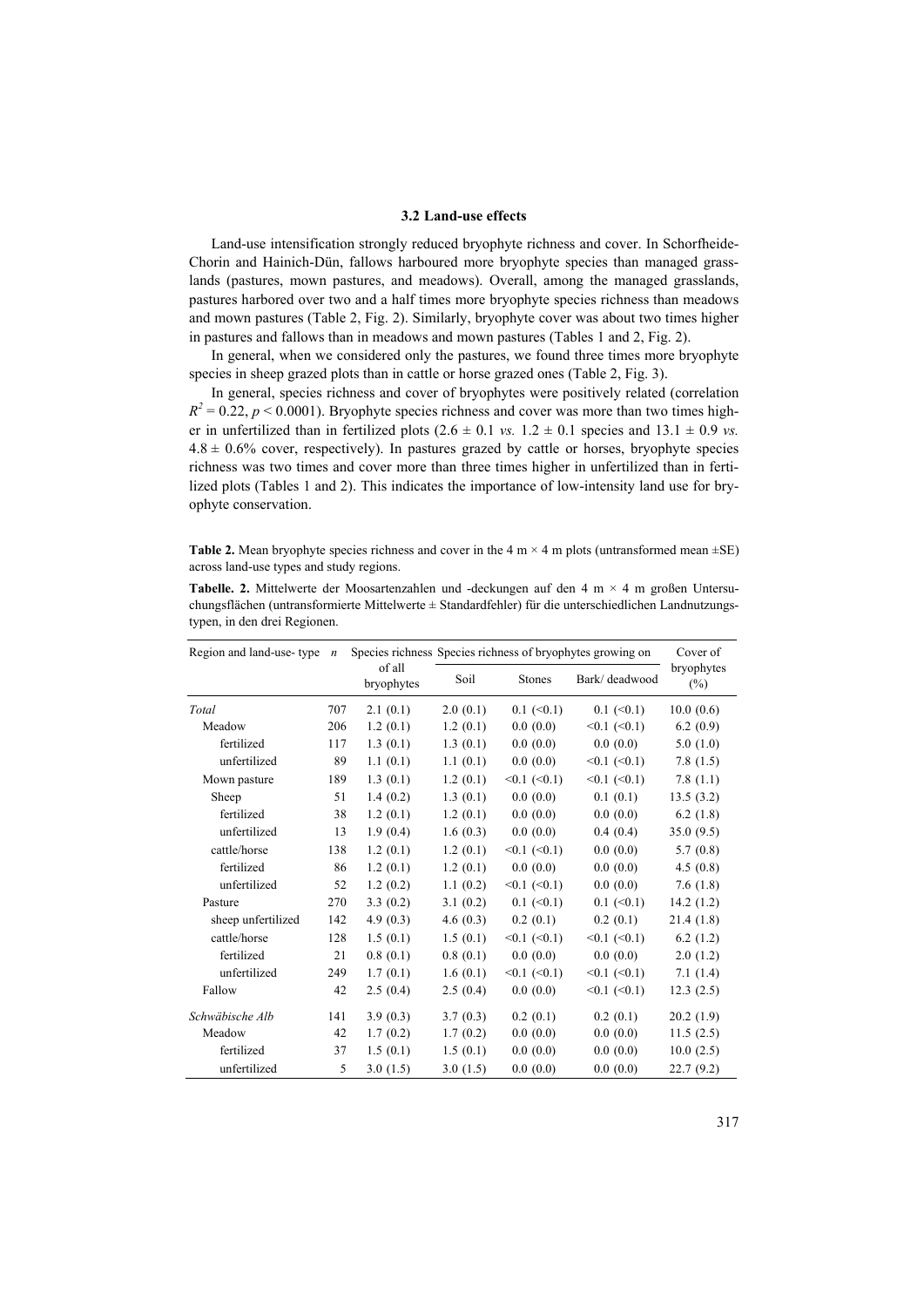| Region and land-use-type | $\overline{n}$ |                        |             |                     | Species richness Species richness of bryophytes growing on | Cover of             |
|--------------------------|----------------|------------------------|-------------|---------------------|------------------------------------------------------------|----------------------|
|                          |                | of all bryo-<br>phytes | Soil        | <b>Stones</b>       | Bark/deadwood                                              | bryophytes<br>$(\%)$ |
| Mown pasture             | 14             | 1.2(0.1)               | 1.2(0.1)    | 0.0(0.0)            | 0.0(0.0)                                                   | 6.3(1.9)             |
| sheep                    | 3              | 1.7(0.3)               | 1.7(0.3)    | 0.0(0.0)            | 0.0(0.0)                                                   | 3.5(2.3)             |
| fertilized               | $\overline{c}$ | 2.0(0.0)               | 2.0(0.0)    | 0.0(0.0)            | 0.0(0.0)                                                   | 4.3(3.8)             |
| unfertilized             | $\mathbf{1}$   | 1.0(0.0)               | 1.0(0.0)    | 0.0(0.0)            | 0.0(0.0)                                                   | 2.0(0.0)             |
| cattle/horse fertilized  | 11             | 1.1(0.1)               | 1.1(0.1)    | 0.0(0.0)            | 0.0(0.0)                                                   | 7.0(2.3)             |
| Pasture                  | 85             | 5.5(0.4)               | 5.0(0.4)    | 0.4(0.1)            | 0.3(0.1)                                                   | 26.9 (2.7)           |
| sheep unfertilized       | 76             | 5.9 $(0.5)$            | 5.4(0.4)    | 0.4(0.1)            | 0.3(0.2)                                                   | 26.2 (2.7)           |
| cattle/horse             | 9              | 2.1(0.4)               | 1.9(0.3)    | 0.2(0.2)            | 0.0(0.0)                                                   | 32.1 (10.5)          |
| fertilized               | $\overline{c}$ | 1.5(0.5)               | 1.5(0.5)    | 0.0(0.0)            | 0.0(0.0)                                                   | 12.8(12.3)           |
| unfertilized             | $\overline{7}$ | 2.3(0.5)               | 2.0(0.4)    | 0.3(0.3)            | 0.0(0.0)                                                   | 37.6 (12.6)          |
| Hainich-Dün              | 296            | 2.1(0.1)               | 2.0(0.1)    | $<0.1$ ( $<0.1$ )   | $0.1$ (<0.1)                                               | 9.8(0.9)             |
| Meadow                   | 33             | 1.8(0.3)               | 1.8(0.3)    | 0.0(0.0)            | 0.0(0.0)                                                   | 6.2(1.9)             |
| fertilized               | 30             | 1.9(0.3)               | 1.9(0.3)    | 0.0(0.0)            | 0.0(0.0)                                                   | 6.2(2.0)             |
| unfertilized             | 3              | 1.0(0.0)               | 1.0(0.0)    | 0.0(0.0)            | 0.0(0.0)                                                   | 7.0(4.2)             |
| Mown pasture             | 134            | 1.4(0.1)               | 1.4(0.1)    | $<0.1$ ( $<0.1$ )   | $< 0.1$ ( $< 0.1$ )                                        | 8.4(1.3)             |
| sheep                    | 44             | 1.3(0.2)               | 1.2(0.1)    | 0.0(0.0)            | 0.1(0.1)                                                   | 12.1(3.2)            |
| fertilized               | 36             | 1.2(0.2)               | 1.2(0.2)    | 0.0(0.0)            | 0.0(0.0)                                                   | 6.3(1.9)             |
| unfertilized             | 8              | 1.9(0.5)               | 1.4(0.3)    | 0.0(0.0)            | 0.6(0.6)                                                   | 38.2 (12.1)          |
| cattle/horse             | 90             | 1.4(0.1)               | 1.4 $(0.1)$ | $< 0.1$ ( $< 0.1$ ) | 0.0(0.0)                                                   | 6.6(1.1)             |
| fertilized               | 68             | 1.3(0.1)               | 1.3(0.1)    | 0.0(0.0)            | 0.0(0.0)                                                   | 4.5(0.9)             |
| unfertilized             | 22             | 1.8(0.3)               | 1.7(0.3)    | 0.1(0.1)            | 0.0(0.0)                                                   | 12.8(3.2)            |
| Pasture                  | 116            | 2.8(0.3)               | 2.7(0.2)    | $0.1$ (<0.1)        | $0.1$ (<0.1)                                               | 11.5(1.5)            |
| sheep unfertilized       | 66             | 3.8(0.4)               | 3.6(0.3)    | 0.1(0.1)            | 0.1(0.1)                                                   | 15.7(2.2)            |
| cattle/horse             | 50             | 1.6(0.2)               | 1.5(0.2)    | $<0.1$ $(<0.1)$     | $0.1 \le 0.1$                                              | 5.8 $(1.4)$          |
| fertilized               | 12             | 0.6(0.1)               | 0.6(0.1)    | 0.0(0.0)            | 0.0(0.0)                                                   | 0.9(0.4)             |
| unfertilized             | 38             | 1.9(0.3)               | 1.8(0.3)    | $0.1 \le 0.1$       | 0.1(0.1)                                                   | 7.4 (1.8)            |
| Fallow                   | 13             | 4.0(0.4)               | 4.0(0.4)    | 0.0(0.0)            | 0.2(0.2)                                                   | 19.0(4.1)            |
| Schorfheide-Chorin       | 270            | 1.1(0.1)               | 1.1(0.1)    | 0.0(0.0)            | $<0.1$ $(<0.1)$                                            | 5.0(0.7)             |
| Meadow                   | 131            | 0.9(0.1)               | 0.9(0.1)    | 0.0(0.0)            | $< 0.1$ ( $< 0.1$ )                                        | 4.5(1.0)             |
| fertilized               | 50             | 0.8(0.1)               | 0.8(0.1)    | 0.0(0.0)            | 0.0(0.0)                                                   | 0.5(0.1)             |
| unfertilized             | 81             | 1.0(0.1)               | 1.0(0.1)    | 0.0(0.0)            | $< 0.1$ ( $< 0.1$ )                                        | 7.0(1.5)             |
| Mown pasture             | 41             | 0.8(0.2)               | 0.8(0.2)    | 0.0(0.0)            | 0.0(0.0)                                                   | 6.4(2.6)             |
| sheep unfertilized       | $\overline{4}$ | 2.3(0.9)               | 2.3(0.9)    | 0.0(0.0)            | 0.0(0.0)                                                   | 36.8 (19.6)          |
| cattle/horse             | 37             | 0.6(0.1)               | 0.6(0.1)    | 0.0(0.0)            | 0.0(0.0)                                                   | 3.1(1.3)             |
| fertilized               | 7              | 0.4(0.2)               | 0.4(0.2)    | 0.0(0.0)            | 0.0(0.0)                                                   | 0.4(0.3)             |
| unfertilized             | 30             | 0.7(0.1)               | 0.7(0.1)    | 0.0(0.0)            | 0.0(0.0)                                                   | 3.7(1.6)             |
| Pasture                  | 69             | 1.4(0.1)               | 1.4(0.1)    | 0.0(0.0)            | 0.0(0.0)                                                   | 3.2(1.0)             |
| cattle/horse             | 69             | 1.4(0.1)               | 1.4(0.1)    | 0.0(0.0)            | 0.0(0.0)                                                   | 3.2(1.0)             |
| fertilized               | 7              | 1.0(0.2)               | 1.0(0.2)    | 0.0(0.0)            | 0.0(0.0)                                                   | 0.8(0.2)             |
| unfertilized             | 62             | 1.4(0.1)               | 1.4(0.1)    | 0.0(0.0)            | 0.0(0.0)                                                   | 3.4(1.1)             |
| Fallow                   | 29             | 1.9(0.5)               | 1.9(0.5)    | 0.0(0.0)            | 0.0(0.0)                                                   | 9.3(3.0)             |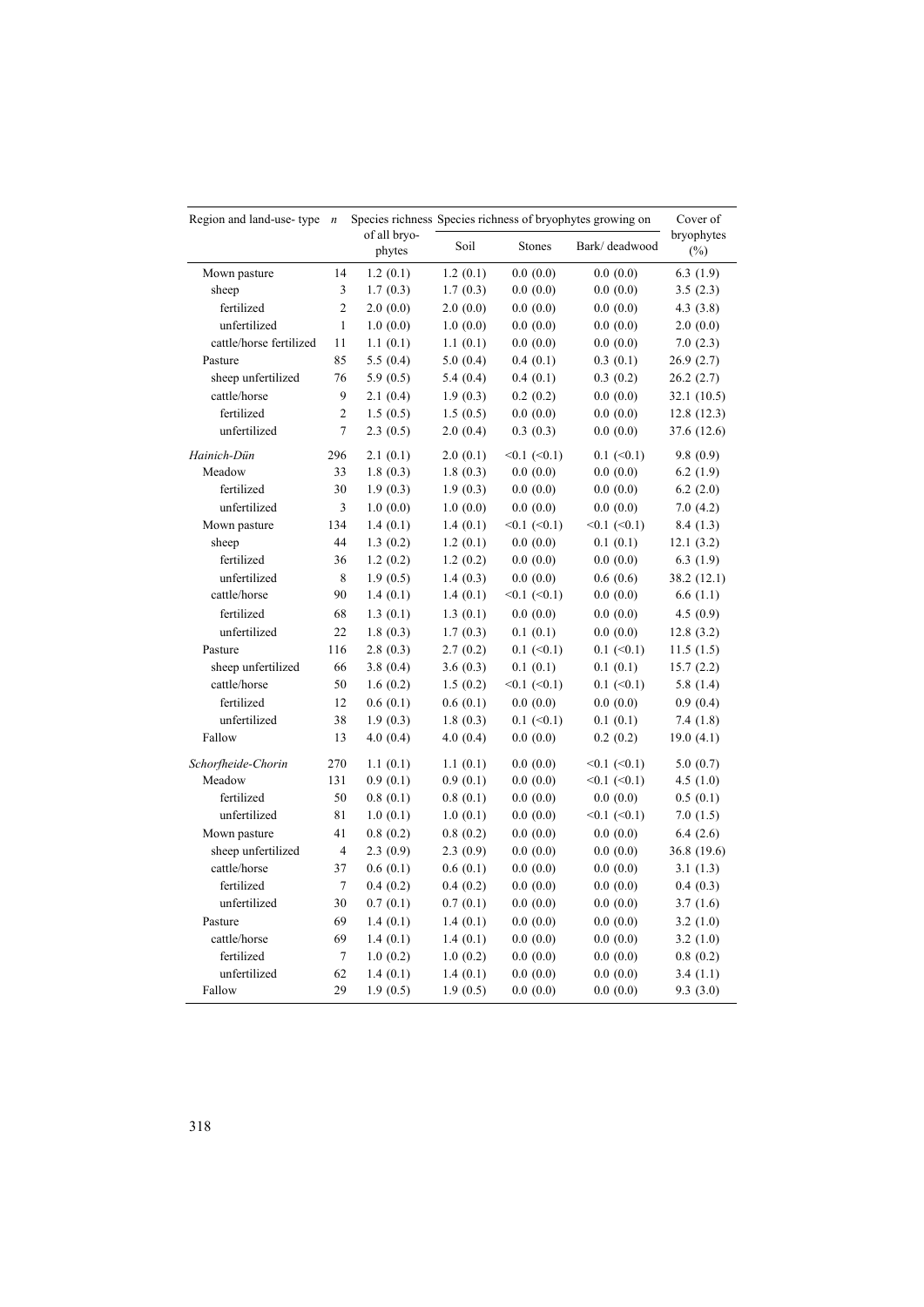

**Fig. 2.** Mean bryophyte species richness (left) and cover (right) +SE among different land-use types and regions Schwäbische Alb, Hainich-Dün and Schorfheide-Chorin.

**Abb. 2.** Mittlere Moosartenzahl (links) und -deckung (rechts) mit Standardfehler in den verschiedenen Landnutzungstypen, separat für die Regionen Schwäbische Alb, Hainich-Dün und Schorfheide-Chorin.



**Fig. 3.** Mean bryophyte species richness and cover between pastures grazed by cattle/horses and sheep among the regions Schwäbische Alb, Hainich-Dün and Schorfheide-Chorin.

**Abb. 3.** Mittlere Moosartenzahl (links) und -deckung (rechts) mit Standardfehler in Rinder- /Pferdeweiden und Schafweiden, separat für die Regionen Schwäbische Alb, Hainich-Dün und Schorfheide-Chorin.

# **3.3 The response of bryophyte species richness to environmental variables**

Overall, we found a significant positive relationship between soil pH and bryophyte species richness. In contrast, pH and bryophyte cover were negatively related (Table 1).

Species richness of bryophytes growing on stones increased with increasing cover of stones (Table 1;  $R^2 = 0.120$ ,  $p < 0.001$ ), and the one of bryophytes growing on bark and deadwood increased with larger values of woody plant species and deadwood cover (Table 1;  $R^2 = 0.163$ ,  $p < 0.001$ ). These increased substrate-specific richness values also positively affected total bryophyte species richness per plot (Table 1). This indicates that both the presence and the abundance of a particular substrate is a limiting factor for bryophyte richness and the richness of separate bryophyte groups.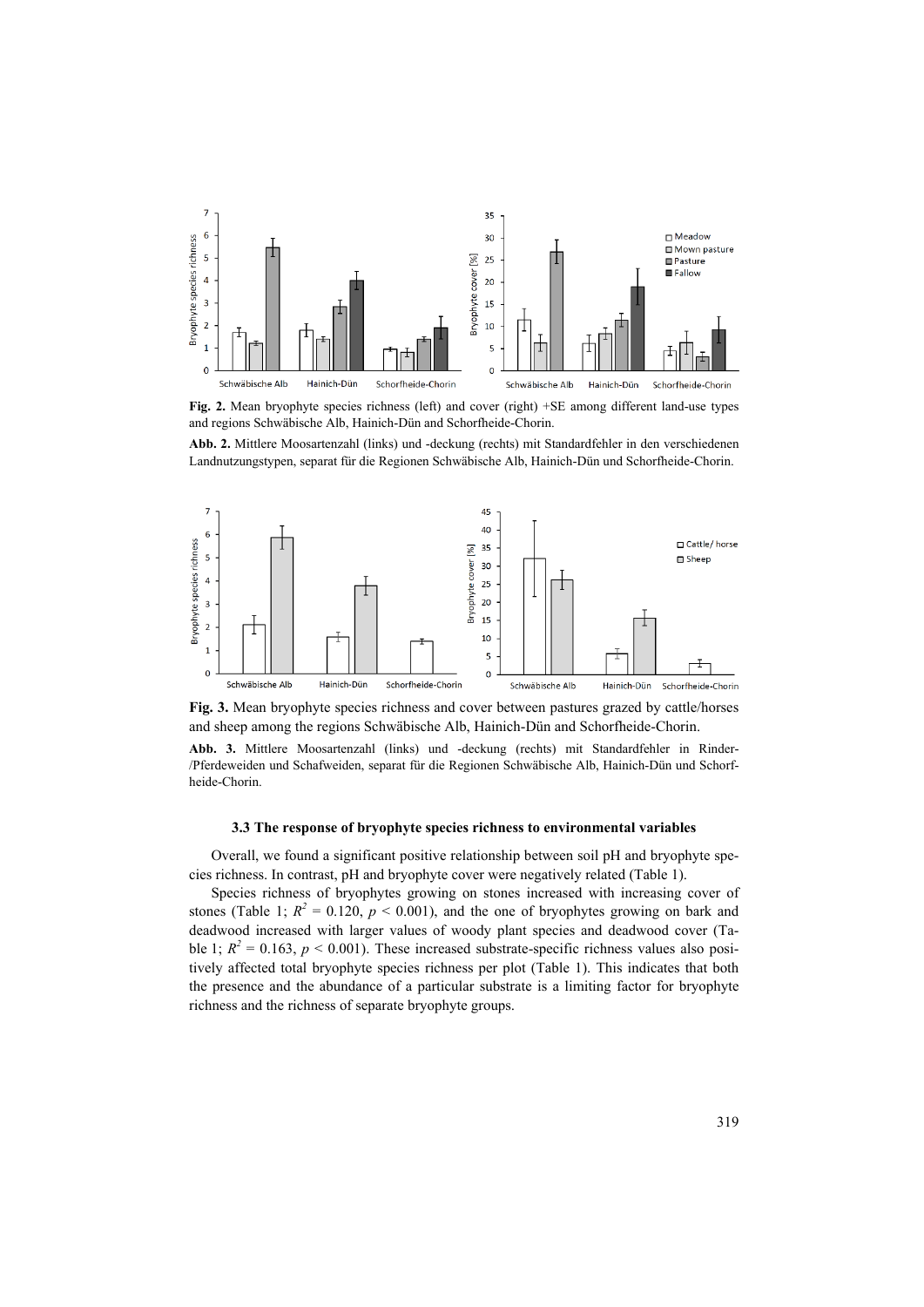# **3.4 Relationship between bryophyte and vascular plant species richness and cover**

Bryophyte species richness was positively related to vascular plant species richness  $(R<sup>2</sup> = 0.469, p < 0.001)$ . However, both bryophyte species richness and cover were negatively related to cumulative vascular plant cover (Table 1;  $R^2 = 0.024$ ,  $p < 0.001$  and  $R^2 = 0.015$ ,  $p < 0.001$ , respectively), suggesting competition between vascular plants and bryophytes.

## **4. Discussion**

#### **4.1 Land-use effects**

Our study demonstrated that land use has pronounced effects on bryophyte species richness and composition. These effects remained after we corrected for the effects of environmental variables. Furthermore, we found bryophyte diversity to be positively related to plant diversity. This is consistent with findings of several smaller-scale studies. For example, LÖBEL et al. (2006) observed high bryophyte and vascular species richness in less productive dry grasslands in Öland (Sweden). In a subset of our investigated plots, MANNING et al. (2015) showed that bryophyte diversity is not only related to vascular plant species diversity, but also to the diversities of several invertebrate taxa. In fact, bryophyte diversity showed the strongest relation with the diversity of all other taxa (i.e. multidiversity) at low land-use intensities. This implies that high bryophyte diversity can serve as a proxy for the diversity of many other taxa. However, high land-use intensity substantially weakened these correlations, and bryophytes were the taxon showing the largest decreases in correlation strength between low and high land-use intensities. Thus, land-use intensification could not only lead to a decline of biodiversity but also cause a breakdown of specialized relationships among taxa.

We found negative effects of fertilization on bryophyte species richness. This result is in line with ZECHMEISTER et al. (2003) who studied the effects of land-use practices on bryophytes in 31 plots in Austrian grasslands. Fertilizer application could benefit the growth of competitive vascular plants, increase the competition for light and consequently decrease bryophyte species richness (BERGAMINI & PAULI 2001, AUDE & EJRNÆS 2005, VAN DER WAL et al. 2005, HEJCMAN et al. 2010). Furthermore, high nutrient availability in plots with intense land use can promote nitrophilous bryophyte species (VIRTANEN et al. 2000) and can put bryophyte species that are adapted to poor soil conditions in a competitive disadvantage. This can trigger a change in species composition, including the loss of species with a narrow ecological niche (RYDIN 1997, VAN DER WAL et al. 2005). In particular, large-growing *Brachythecium* species are known to benefit from moderate fertilization (DIRKSE & MARTAKIS 1992), whereas many other less competitive species, e.g., short-statured acrocarpous species suffer from very low amounts of fertilizer. As we only sampled our plot once from early to late summer, it is possible that we even underestimated this effect, because we likely missed some of the annual bryophyte species or the ones fruiting mainly from late autumn to spring (e.g., *Ditrichum cylindricum*, *Leptobryum pyriforme*, *Phascum* spp., *Physcomitriella patens*, *Pottia* spp., *Pterygoneurum ovatum*). These species are confined to microsites with good light conditions and low competition, e.g., open grassland patches, and are therefore more frequently found in grasslands with low-intensity land use (NEBEL & PHILIPPI 2000, 2001).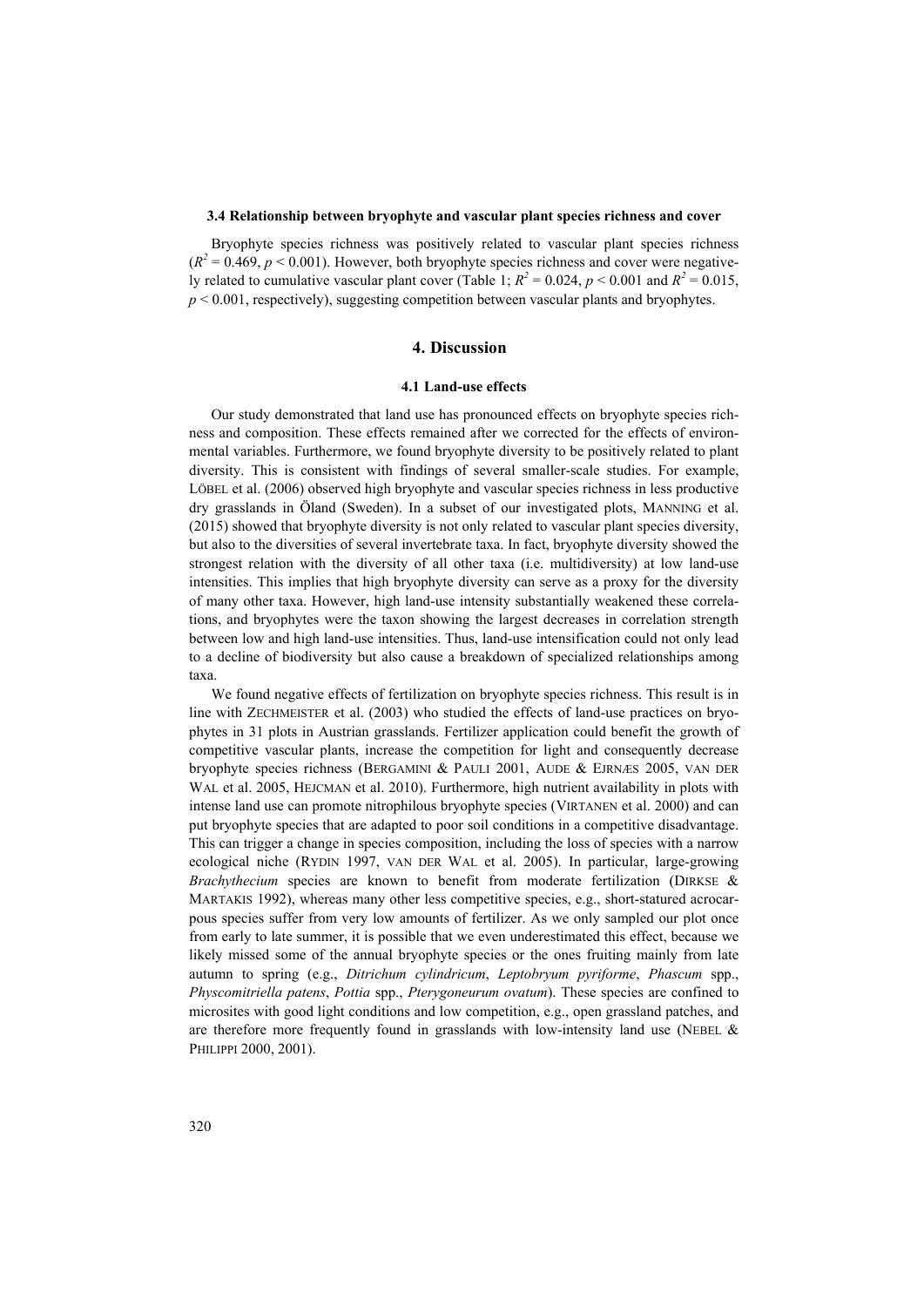In addition, fertilization can cause direct toxic effects in plants (e.g., a disturbance of the ionic balance in leaves, which decreases plant longevity and growth: ROELOFS et al. 1985). Bryophytes could be particularly prone to toxic fertilizer effects because they take up water and nutrients through their entire surface rather than through roots and a vascular system. Such toxic fertilizer effects have been identified in experiments with selected moss species (KRUPA 2003, PEARCE et al. 2003, PAULISSEN et al. 2004, ANDERSEN et al. 2016).

Pastures in general, and sheep pasture in particular, revealed highest bryophyte species richness compared to all other managed grasslands. This pattern could be due to several reasons. First, grazing removes biomass and thereby reduces the competition with dominant vascular plants. This in turn leads to higher light availability on the soil surface, which has positive effects for bryophyte species richness. Second, biomass removal by grazers reduces litter accumulation and promotes open patches on the ground. These microsites can be colonized by bryophyte species with a low competitive ability (BOBBINK & WILLEMS 1993, PEINTINGER & BERGAMINI 2006, JASMIN et al. 2008). Third, grazers can suppress competitive vascular plants, create open soil patches and disturb soil through trampling. These disturbances create small gaps in the vegetation, which have been shown to promote bryophyte and vascular plant diversity (BERGAMINI et al. 2001, MÜLLER et al. 2014). The higher richness values in sheep pastures could be explained by more moderate trampling. After all, sheep grazed only for a few days per year at our study sites, whereas cattle and horses grazed permanently. Fourth, biomass removal by grazers can reduce soil-nutrient levels and even compensate for atmospheric N deposition (FOTTNER et al. 2007), and thus benefit bryophyte species richness in pastures. While cattle and horse pastures were either fertilized or unfertilized, sheep pastures were generally not fertilized. SOCHER et al. (2012) showed for a subset of our plots that productivity is higher in cattle and horse grazed pastures than in sheep grazed pastures. This implies that the negative fertilizer effect was largely missing in sheep pastures. Fifth, sheep disperse not only vascular plants (FISCHER et al. 1996) but also bryophyte and lichen fragments (PAULIUK et al. 2011). Compared to permanently fenced cattle and horse grazing regimes, sheep grazing can increase bryophyte diversity by propagule dispersal between grazed sites. In addition, there are indirect positive effects of pastures compared with mown grasslands. In mown grasslands, stones are often removed, woody plant species cut and mole hills and ant nests permanently removed. As a consequence, mowing can homogenize the biological complexity of meadows (MAURER et al. 2006, KLIMEK et al. 2008) by reducing small-scale heterogeneity and diminishing vascular plant (DEAN et al. 1997, MILTON et al. 1997), bryophyte (PRESTON et al. 2009) and lichen species richness (BOCH et al. 2016b).

Another explanation for the low bryophyte species richness in meadows and mown pastures might be the generally high productivity of vascular plants. At the highest values of vascular plant cover, light availability is insufficient to maintain bryophyte viability (VAN DER WAL et al. 2005). This was supported by FESSEL et al. (2016) who found high sward cover and high aboveground biomass to be responsible for low light levels on the ground in German grasslands. Moreover, under intensive land use, bryophytes could fail to colonize vegetation gaps because repeated mowing leads to strong microclimatic changes from shady and moist to sunny and dry, and to alternating periods of desiccation and cessation of growth. Although most bryophyte species are poikilohydric, and therefore generally adapted to such circumstances, such very rapid changes could reduce bryophyte establishment in meadows (VANDERPOORTEN et al. 2003).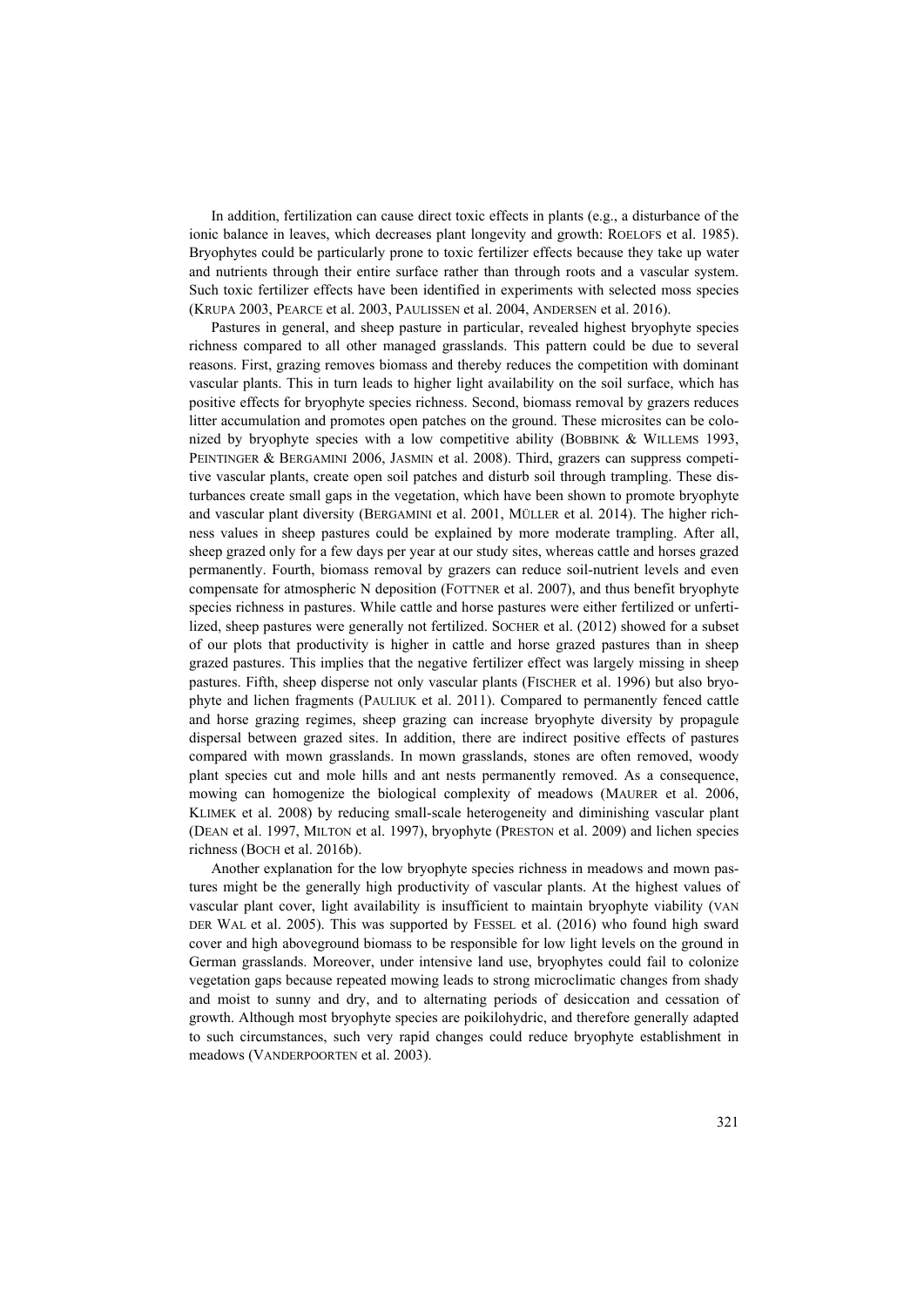Admittedly, the unfertilized sheep-grazed pastures belonged to different vegetation types than the remaining land-use types in our study. Sheep-grazed pastures have either been converted into intensively managed grasslands or are nowadays restricted to sites unsuitable for intensive land use. The latter sites harbor mainly basiphilous meso-xeric dry grasslands (e.g., *Festuco-Brometea* associations), which are known for their high richness of vascular plant, bryophyte and lichen species (DENGLER & BOCH 2008, WILSON et al. 2012). We therefore cannot fully disentangle the effects of the vegetation type from pure management effects on bryophyte species richness. Nevertheless, as we tested and thereby corrected for habitat variables in our models, our results indicate that livestock types itself has an additional effect on bryophyte species richness. An experimental approach could dissect the contribution of these factors in a more powerful manner.

Comparable to sheep grazed pastures, fallows harbored a high bryophyte species richness. Fallows in the Hainich-Dün region were formerly used by the military and were characterized by xeric conditions similar to the studied sheep pastures in this region. Their heterogeneous topography of ditches and groves could have benefitted bryophyte species richness (PRESTON et al. 2009). In contrast, fallows in the Schorfheide-Chorin region were mostly situated on wet fen soils and had low spatial heterogeneity. In both regions, fallows were characterized by high litter accumulation, which has likely reduced their suitability for bryophytes (PEINTINGER & BERGAMINI 2006). In particular, the number of short-living bryophytes was shown to decrease due to litter accumulation (VANDERPOORTEN et al. 2003) and a permanent lack of open soil patches (XIONG & NILSSON 1999). However, in our study, we found no significant relationship between bare soil cover and the richness of bryophyte species. One reason might be that our vegetation sampling in summer may have missed bryophyte species that depend on low-competition conditions and grow mainly from late autumn to spring.

#### **4.2 Environmental variables**

Several basic environmental conditions have been shown to affect bryophyte species richness and composition, including climate and microclimate (LONGTON 1982), altitude (BERGAMINI et al. 2001, BRUUN et al. 2006), and atmospheric eutrophication and pollution (BOBBINK et al. 1998). In our study, we found that environmental conditions had a similar effect on bryophyte species richness and cover within regions. This confirms our assumption that although the range of environmental factors differed among regions, the effect of environmental predictors was similar with respects to bryophyte richness and abundance.

Soil conditions are considered to be important determinants of bryophyte species richness and composition (AUSTRHEIM 2001). Our findings support previous studies that found a positive relationship between bryophyte richness and soil pH (e.g., LÖBEL et al. 2006). In addition, soil water availability is important for plant species colonization in grasslands. Particularly wet conditions can hamper typical grassland bryophyte species, leading to reduced species richness on such sites. It is therefore not surprising that the temporarily inundated grasslands of the Schorfheide-Chorin region were characterized by low bryophyte species richness. Their species pool harbored only few bryophyte species that are adapted to changing water levels and the dynamic deposition of sediments and humus after flooding or species that are less specific in their habitat requirements, such as *Calliergonella cuspidata*.

At a small scale, substrate diversity and spatial heterogeneity are considered to be important predictors of bryophyte species richness in grasslands (AUSTRHEIM & OLSSON 1999, LÖBEL et al. 2006, PRESTON et al. 2009). Our study supported this hypothesis by showing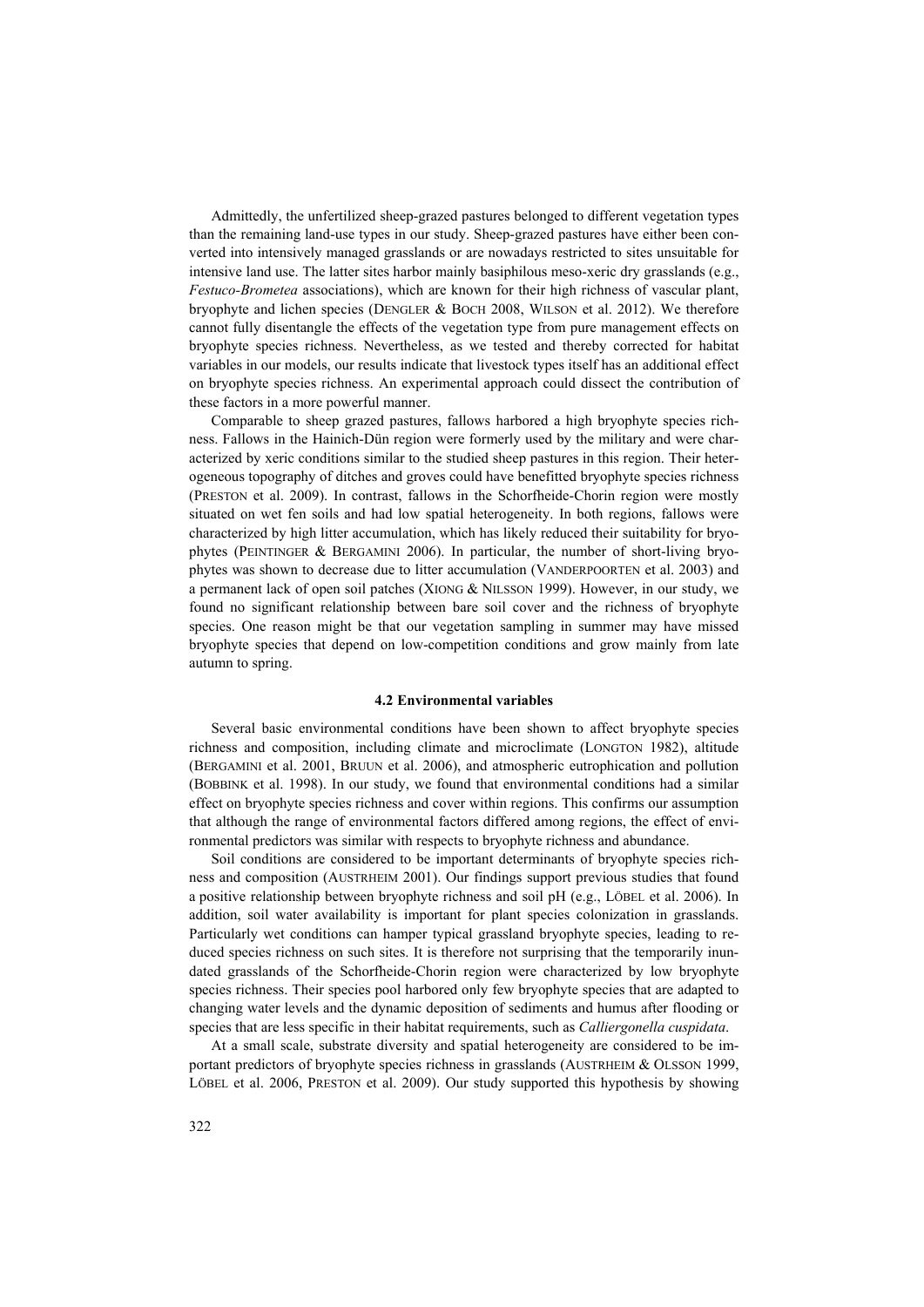that an increasing cover of stones, woody plants and dead wood facilitates bryophyte richness. These findings indicate that both the presence and the abundance of suitable substrates plays an important role for promoting bryophyte diversity.

The presence of bare soil is considered to be important for the colonization of several small bryophyte species. In line with ZECHMEISTER et al. (2003), we found that bare soil had a positive effects. In our study particularly acrocarpous species, such as *Bryum* spp. and *Barbula* spp., which are considered as pioneer species of low competitive abilities (NEBEL & PHILIPPI 2000, 2001), profited from bare soil.

## **5. Conclusions**

Our study demonstrated that an intensive use of grasslands, encompassing high levels of fertilization and mowing, is linked to low bryophyte species richness. It is also associated with a different bryophyte species composition, dominated by few nitrophilous species with mostly unspecific ecological requirements. Given its strong sensitivity, bryophyte diversity can be a suitable indicator for land-use change. Furthermore, at low land-use intensities, bryophyte richness can be used as a proxy for the diversity of many other taxa in grasslands (MANNING et al. 2015). By including bryophytes as study organisms, future studies in grassland ecology could help us to better understand the effects of different land use on our environment.

Our findings highlight the importance of low-intensity land use and high structural heterogeneity for bryophyte conservation. Environmental policy and management should therefore avoid intensifying existing pastures that are traditionally managed and unfertilized. Moderate degrees of sheep grazing (e.g., migratory shepherding) on sites of low productivity, such as slopes on shallow soils, are particularly valuable for bryophyte conservation.

# **Erweiterte deutsche Zusammenfassung**

**Einleitung** – Halbnatürliche, extensiv bewirtschaftete Grünländer sind Biodiversitätshotspots Mitteleuropas (WILSON et al. 2012). Moose sind ein wichtiger Bestandteil dieser Biodiversität. Aufgrund der spezifischen Ansprüche und der Empfindlichkeit vieler Moosarten gegenüber Umweltveränderungen ist ein Rückgang der Moosdiversität durch intensive Landnutzungsformen zu erwarten. Während sich Untersuchungen zur Moosdiversität bislang hauptsächlich auf Offenlandhabitate mit hoher Moosdiversität beschränkten (z. B. Trockenrasen, Moore; LÖBEL et al. 2006, PEINTINGER & BERGAMINI 2006), fand mesophiles oder intensiv genutztes Grünland, also der Großteil der mitteleuropäischen Kulturlandschaft, bislang kaum Beachtung. Neben der Landnutzung spielen verschiedene Umweltparameter eine wichtige Rolle zur Erklärung von Diversitätsmustern bei Moosen (z. B. pH-Wert des Bodens, Vegetationsdeckung; LÖBEL et al. 2006) und sollten deshalb in Analysen einbezogen werden.

Im Rahmen dieser Studie untersuchten wir deshalb die Diversität von Moosen in unterschiedlichen Grünlandtypen mit unterschiedlichen Nutzungsregimen. Wir untersuchten zudem welche Umweltparameter neben den Landnutzungseffekten die Muster der Moosdiversität erklären. Um generelle Trends von regionalen zu unterscheiden, führten wir unsere Untersuchungen in drei verschiedenen Regionen durch.

**Methoden** – Wir untersuchten 707 unterschiedlich bewirtschaftete Grünlandflächen, im Rahmen des von der Deutschen Forschungsgemeinschaft geförderten Forschungsprogramms "Biodiversitäts-Exploratorien". Die Untersuchungen fanden in drei Regionen statt, dem (1) Biosphären Reservat Schorfheide-Chorin, (2) dem Nationalpark Hainich und der diesen umgebenden Hainich-Dün-Region und (3) dem Biosphärengebiet Schwäbische Alb. Diese Regionen decken den Nord-Süd-Gradienten Deutschlands in Klima, Geologie und Topografie ab. In allen Regionen gibt es eine große Vielfalt von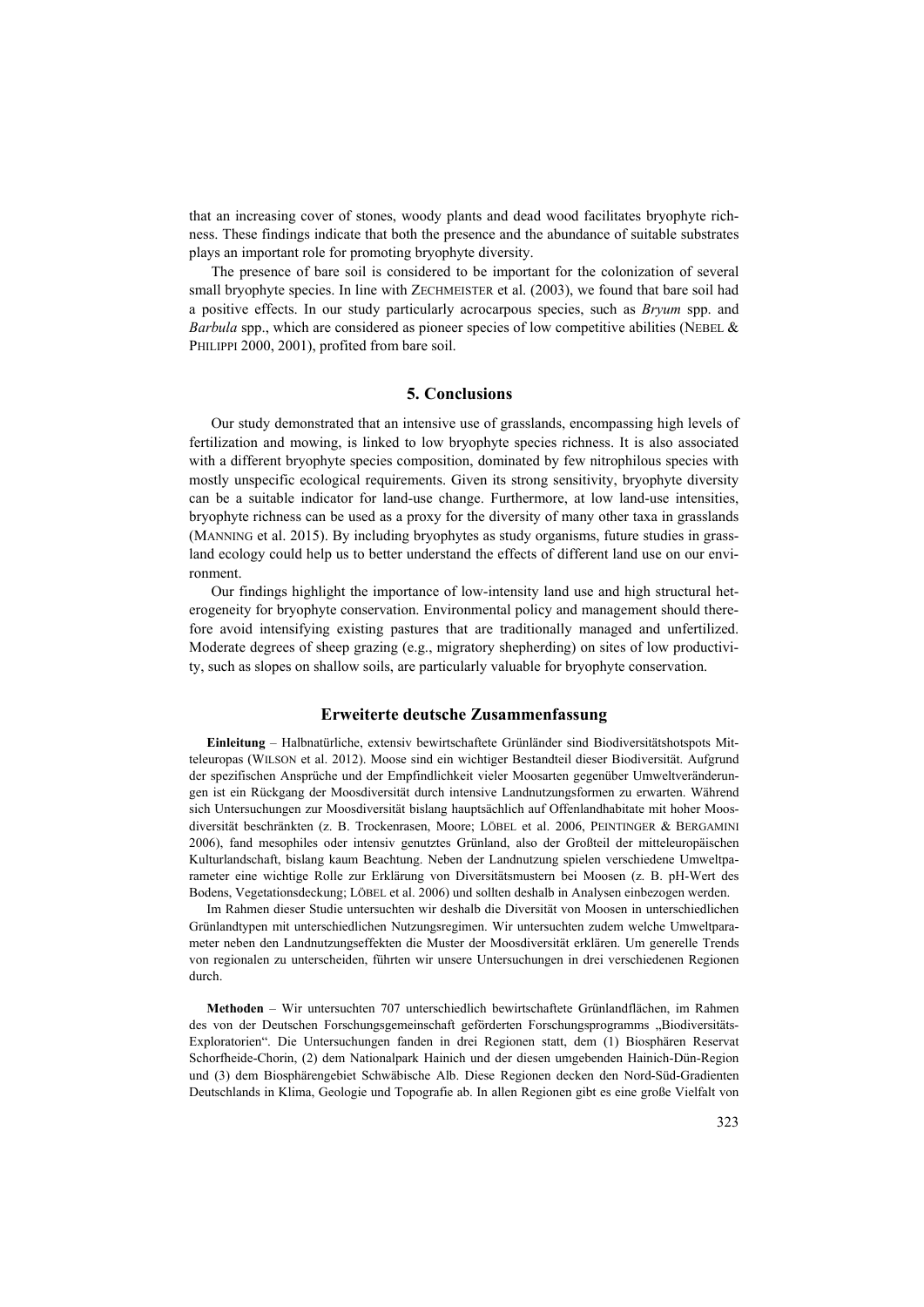extensiv bis relativ intensiv genutztem Grünland. Informationen zur Landnutzung basieren auf Befragungen der Bewirtschafter. Unsere Untersuchungsflächen umfassten vier unterschiedliche Landnutzungsformen: temporär ungenutzte Brachen, Wiesen (ein- bis viermal gemäht), Weiden (Schafe, Rinder/Pferde) und Mähweiden (beweidet und zusätzlich einmal pro Jahr gemäht). Die Flächen waren zudem entweder gedüngt oder ungedüngt. Die Untersuchungsflächen waren zudem auf einer Fläche von mindestens 50 m × 50 m homogen bewirtschaftet (Details siehe FISCHER et al. 2010, BLÜTHGEN et al. 2012).

Im Zentrum dieser Untersuchungsflächen nahmen wir alle Gefäßpflanzen- und Moosarten in einen 4 m × 4 m großen, permanent unterirdisch markierten Quadrat auf und schätzten ihre prozentualen Deckungen. Die Moose erfassten wir zudem getrennt nach Substraten (Boden, Stein, Rinde und Totholz) und schätzten die prozentualen Deckungen der Substrate. Wir addierten anschließend die Deckungsgrade aller in einer Untersuchungsfläche vorkommenden Gefäßpflanzenarten ("cumulative cover"), um eine Aussage über die Vegetationsdichte machen zu können. Im Zentrum jeder Fläche wurde eine Bodenprobe genommen und der pH-Wert des obersten Horizontes gemessen.

Wir analysierten, wie sich die Moosartenvielfalt und -deckung zwischen den vier Landnutzungstypen, den Weidetierarten (Schafe *versus* Rinder/Pferde) und gedüngten und ungedüngten Flächen unterscheidet, nachdem wir für Region und die Co-Variablen (pH-Wert, Überdeckungsgrad der Vegetation, Substratverfügbarkeit) korrigierten. Wir verwendeten dafür Generalisierte Lineare Modelle (GLM) und im Fall der Moosdeckung Lineare Modelle (LM; Sequenz s. Tab. 1).

**Ergebnisse** – Temporär ungenutzte Brachen, die nur in der Schorfheide-Chorin und dem Hainich-Dün vorkamen, beherbergten mehr Moosarten als die genutzten Grünländer in den beiden Regionen. Was das genutzte Grünland betrifft, so kamen in Weiden 2,5 mal mehr Moosarten vor als in Wiesen und Mähweiden. In Brachen und Weiden war zudem die von Moosen bedeckte Fläche doppelt so groß wie jene in Wiesen und Mähweiden (Tab. 1 und 2, Abb. 2). Schafweiden wiesen eine dreimal höhere Moosartenvielfalt als Rinder- oder Pferdeweiden auf (Tab. 2, Abb. 3). Düngung halbierte die Moosartenvielfalt und -deckung (Tab. 1 und 2).

Der pH-Wert des Bodens und die Moosartenvielfalt waren positiv korreliert. Je höher die Deckung eines Substrates, desto mehr Moosarten waren auf dem jeweiligen Substrat zu finden (Tab. 1).

**Diskussion** – Unser Ergebnis eines negativen Düngereffektes auf die Vielfalt von Moosen bestätigt die Berichte anderer Studien aus verschiedenen Grünlandtypen. Dies ist zum einen auf das geförderte Wachstum von Gefäßpflanzen zurückzuführen, wodurch viele konkurrenzschwache Moosarten verdrängt werden (z. B. ZECHMEISTER et al. 2003). Zum anderen können toxische Düngereffekte dafür verantwortlich gemacht werden (KRUPA 2003, PEARCE et al. 2003, PAULISSEN et al. 2004).

Wir fanden eine höhere Artenzahl von Moosen in temporär ungenutzten Brachen als im genutzten Grünland. Dieses Ergebnis könnte damit zusammenhängen, dass einige Brachen eine höhere kleinräumige Heterogenität mit zahlreichen geeigneten Substraten und Mikrohabitaten aufweisen (PRESTON et al. 2009).

Wir konnten außerdem zeigen, dass Weiden, in unserem Fall besonders die extensiv genutzten Schafweiden, generell mehr Moosarten beherbergen als gemähtes Grünland. Dieser positive Beweidungseffekt ist wahrscheinlich eine Kombination verschiedener Faktoren. Die Entnahme von Biomasse kann die Konkurrenz zwischen Moosen und Gefäßpflanzen reduzieren und die Streuakkumulation verhindern, wodurch Bodenmoose gefördert werden (BOBBINK & WILLEMS 1993, PEINTINGER & BERGAMINI 2006, JASMIN et al. 2008). Kombiniert mit moderaten Störungen (z. B. durch Vertritt), können offene Stellen entstehen, die von konkurrenzschwachen Moosen besiedelt werden können (BERGAMINI et al. 2001, MÜLLER et al. 2014). Außerdem ist die kleinräumige Heterogenität in gemähten Wiesen generell geringer als in Weiden, da Steine und Büsche entfernt und somit potentielle Wuchsorte zahlreicher Moosarten dezimiert werden (vgl. PRESTON et al. 2009). Unser Ergebnis, dass nicht nur die Anwesenheit, sondern auch die Menge eines geeigneten Substrates wichtig zur Erklärung der Moosartenvielfalt ist, unterstreicht diesen Effekt.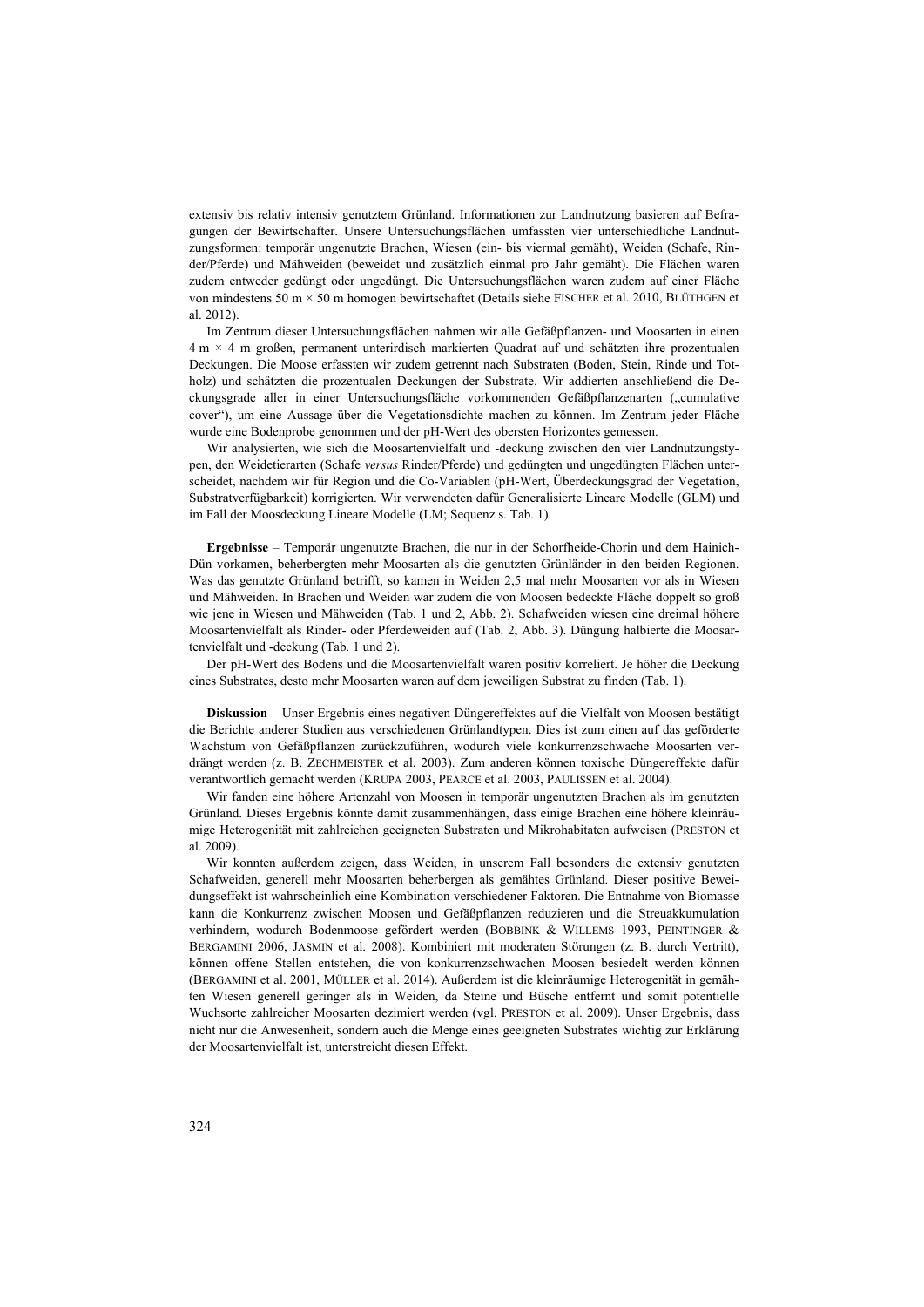Die höheren Moosartenzahlen in Schafweiden als in Rinder- oder Pferdeweiden könnten darauf zurückzuführen sein, dass unsere untersuchten Schafweiden nur wenige Tage pro Jahr beweidet und generell ungedüngt waren. Auf den zur Vegetationszeit meist permanent bestellten Rinder- und Pferdeweiden könnte zum einen die mechanische Störung zu hoch für einige Moosarten sein, zum anderen könnte hier der erhöhte Düngereintrag negativ wirken.

Bodenparameter können die Moosdiversität und Artenzusammensetzung beeinflussen (AUSTRHEIM 2001). Die positive Beziehung zwischen Moosartenvielfalt und pH-Wert des Bodens wurde bereits in zahlreichen Studien gezeigt (z.B. LÖBEL et al. 2006). Bodenparameter sollten deshalb neben der Landnutzung in zukünftigen Studien zu Diversitätsmustern von Moosen im Grünland berücksichtigt werden.

**Schlussfolgerungen** – Unsere Ergebnisse legen nahe, dass extensive Bewirtschaftungsmethoden, wie der Verzicht auf Dünger und die Beweidung mit geringen Bestockungsdichten, sowie die Förderung der kleinräumigen Heterogenität wichtig für den Erhalt der Moosartenvielfalt im Grünland sind. Die Intensivierung von Grünland sollte deshalb gestoppt und die extensive Bewirtschaftungsweise durch gezielte Agrarumweltprogramme gefördert werden.

#### **Acknowledgements**

We thank Sonja Gockel, Andreas Hemp, Konstans Wells, Simone Pfeiffer, and the local implementation teams of the Biodiversity Exploratories for maintaining the plot and project infrastructure, and K. Eduard Linsenmair, Dominik Hessenmöller, Ingo Schöning, François Buscot, Ernst-Detlef Schulze, Wolfgang W. Weisser, and the late Elisabeth K.V. Kalko for their role in setting up the Biodiversity Exploratories project. The work has been supported by the DFG Priority Program 1374 "Infrastructure ‐ Biodiversity Exploratories" (Fi-1246/6-1). Field work permits were issued by the responsible state environmental offices of Baden-Württemberg, Thüringen, and Brandenburg (according to § 72 BbgNatSchG). In addition, we thank Viktoria Wagner for the handling of our manuscript and two anonymous reviewers for their constructive comments.

#### **References**

- ADAMS, D.G. & DUGGAN, P.S. (2008): Cyanobacteria–bryophyte symbioses. J. Exp. Bot. 59: 1047–1058.
- ALLAN, E., BOSSDORF, O., DORMANN, C.F. et al. (2014): Interannual variation in land-use intensity enhances grassland multidiversity. – Proc. Natl. Acad. Sci. USA 111: 308–313.
- ANDERSEN, D.K., EJRNÆS, R. & RIIS, T. (2016): N- and P-addition inhibits growth of rich fen bryophytes. – J. Bryol. 38: 127–137.
- AUDE, E. & EJRNÆS, R. (2005): Bryophyte colonisation in experimental microcosms: the role of nutrients, defoliation and vascular vegetation. – Oikos 109: 323–330.
- AUSTRHEIM, G. (2001): Heterogeneity in semi-natural grasslands: the importance of the elevational gradient. – Nord. J. Bot. 21: 291–303.
- AUSTRHEIM, G. & OLSSON, E.G.A. (1999): How does continuity in grassland management after ploughing affect plant community patterns? – Plant Ecol. 145: 59–74.
- BERGAMINI, A. & PAULI, D. (2001): Effects of increased nutrient supply on bryophytes in montane calcareous fens. – J. Bryol. 23: 331–339.
- BERGAMINI, A., PEINTINGER, M., SCHMID, B. & URMI, E. (2001): Effects of management and altitude on bryophyte diversity and composition in montane calcareous fens. – Flora 196: 180–193.
- BLÜTHGEN N., DORMANN, C.F., PRATI, D. et al. (2012): A quantitative index of land-use intensity in grasslands: integrating mowing, grazing and fertilization. – Basic Appl. Ecol. 13: 207–220.
- BOBBINK, R., HORNUNG, M. & ROELOFS, J.G.M. (1998): The effects of air-borne nitrogen pollutants on species diversity in natural and semi-natural European vegetation. – J. Ecol. 86: 717–38.
- BOBBINK, R. & WILLEMS, J.H. (1993): Restoration management of abandoned chalk grassland in the Netherlands. – Biodivers. Conserv. 2: 616–626.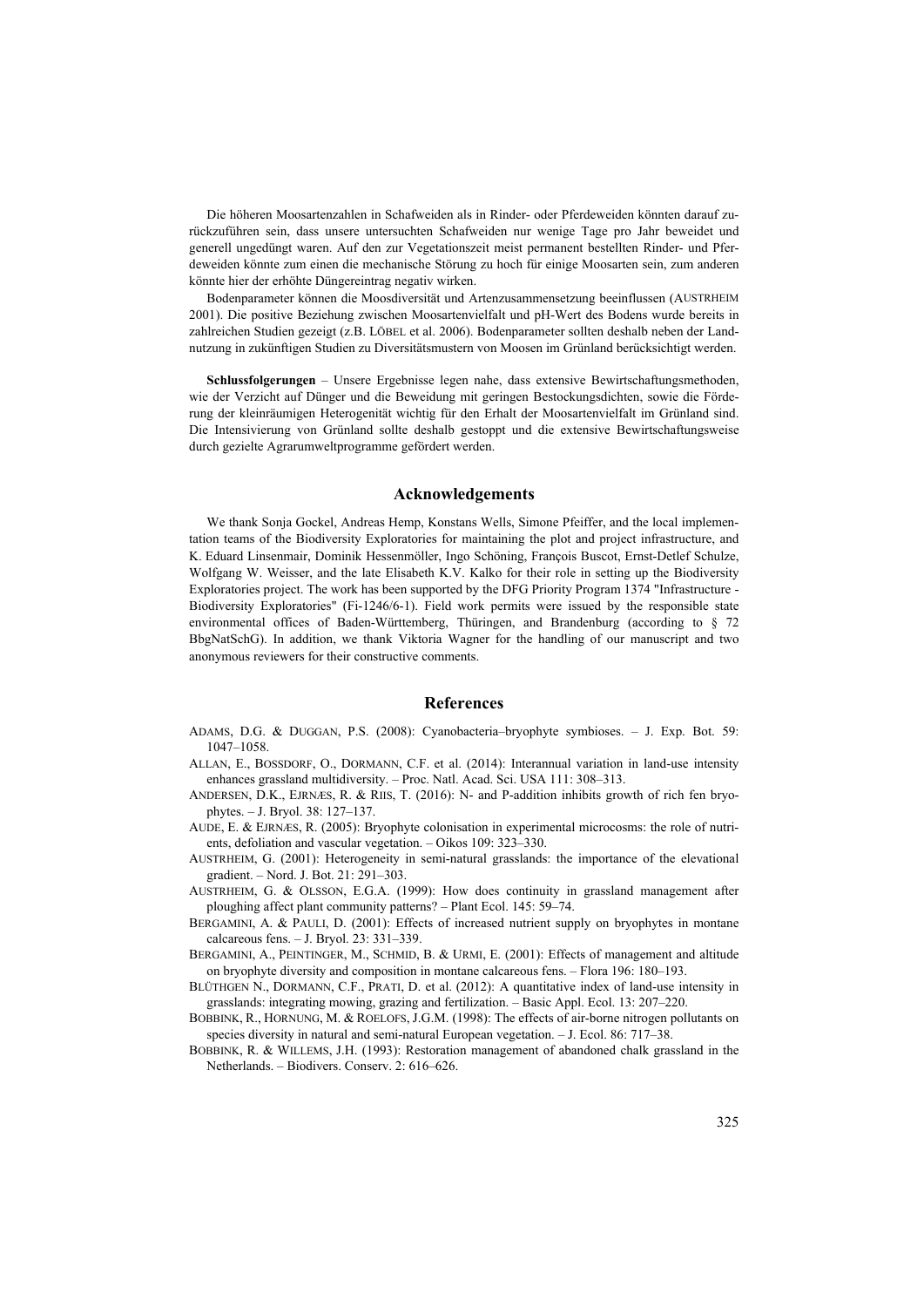- BOCH, S., ALLAN, E., BIRKHOFER, K. et al. (2016a): Extensive und jährlich wechselnde Nutzungsintensität fördert den Artenreichtum im Grünland. – ANLiegen Natur 38: 86–95.
- BOCH, S., BERLINGER, M., FISCHER, M., KNOP, E., NENTWIG, W., TÜRKE, M. & PRATI, D. (2013) Fern and bryophyte endozoochory by slugs. – Oecologia 172: 817–822.
- BOCH, S., FISCHER, M., KNOP, E. & ALLAN, E. (2015): Endozoochory by slugs can increase bryophyte establishment and species richness. – Oikos 124: 331–336.
- BOCH, S., PRATI, D., SCHÖNING, I. & FISCHER, M. (2016b): Lichen species richness is highest in nonintensively used grasslands promoting suitable microhabitats and low vascular plant competition. – Biodivers. Conserv. 25: 225–238.
- BRUUN, H.H., MOEN, J., VIRTANEN, R., GRYTNES, J.-A., OKSANEN, L. & ANGERBJÖRN, A. (2006): Effects of altitude and topography on species richness of vascular plants, bryophytes and lichens in alpine communities. – J. Veg. Sci. 17: 37–46.
- DEAN, W.R.J., MILTON, S.J. & KLOTZ, S. (1997): The role of ant nestmounds in maintaining smallscale patchiness in dry grasslands in central Germany. – Biodivers. Conserv. 6: 1293–1307.
- DENGLER, J. & BOCH, S. (2008): Sampling-Design Effects on Properties of Species-Area Relationships – A Case Study from Estonian Dry Grassland Communities. – Folia Geobot. 43: 289–304.
- DIRKSE, G.M. & MARTAKIS, G.F.P. (1992): Effects of fertilizer on bryophytes in Swedish experiments on forest fertilization. – Biol. Conserv. 59: 155–161.
- DORMANN, C.F. (2007): Competition hierarchy, transitivity and additivity: investigating the effect of fertilisation on plant–plant interactions using three common bryophytes. – Plant Ecol. 191: 171–184.
- DURAIAPPAH, A., NAEEM, S., AGARDY, T. et al. (2005): Ecosystems and Human Well-being: Biodiversity Synthesis. – Millennium Ecosystem Assessment Report. – World Resources Institute, Island Press, Washington, DC: 86 pp.
- ELLENBERG, H. & LEUSCHNER, C. (2010): Vegetation Mitteleuropas mit den Alpen in ökologischer, dynamischer und historischer Sicht. 6. Aufl. – Ulmer, Stuttgart: 1334 pp.
- FESSEL, C., MEIER, I.C. & LEUSCHNER, C. (2016): Relationship between species diversity, biomass and light transmittance in temperate semi-natural grasslands: Is productivity enhanced by complementary light capture? – J. Veg. Sci. 27: 144–155.
- FISCHER, M., BOSSDORF, O., GOCKEL, S. et al. (2010): Implementing large-scale and long-term functional biodiversity research: The Biodiversity Exploratories. – Basic Appl. Ecol. 11: 473–485.
- FISCHER, S.F., POSCHLOD, P. & BEINLICH, B. (1996): Experimental studies on the dispersal of plants and animals on sheep in calcareous grasslands. – J. Appl. Ecol. 33: 1206–1222.
- FOTTNER, S., HÄRDTLE, W., NIEMEYER, M., NIEMEYER, T., VON OHEIMB, G., MEYER, H. & MOCKEN-HAUPT, M. (2007): Impact of sheep grazing on nutrient budgets of dry heathlands. – Appl. Veg. Sci. 10: 391–398.
- GERSON, U. (1969): Moss-arthropod associations. Bryologist 72: 495–500.
- GILHAUS, K., BOCH, S., FISCHER, M., HÖLZEL, N., KLEINEBECKER, T., PRATI, D., RUPPRECHT, D., SCHMITT, B. & KLAUS, V.H. (2017): Grassland management in Germany: effects on plant diversity and vegetation composition. – Tuexenia 37: 379–397.
- GOSSNER, M.M., LEWINSOHN, T., KAHL, T. et al. (2016): Land-use intensification causes homogenization of grassland communities across trophic levels. – Nature 540: 266–269.
- HAWORTH, B.J., ASHMORE, M.R. & HEADLEY, A.D. (2007): Effects of nitrogen deposition on bryophyte species composition of calcareous grasslands. – Water Air Soil Pollut. 7: 111–117.
- HEER, N., KLIMMEK, F., ZWAHLEN, C., FISCHER, M., HÖLZEL, N., KLAUS, V.H., KLEINEBECKER, T., PRATI, D. & BOCH, S. (2018): Hemiparasite-density effects on grassland plant diversity, composition and biomass. – Perspect. Plant Ecol. Evol. Syst. 32: 23–29.
- HEJCMAN, M., SZÁKOVÁ, J., SCHELLBERG, J., ŠREK, P., TLUSTOŠ, P. & BALÍK, J. (2010): The Rengen Grassland Experiment: bryophytes biomass and element concentrations after 65 years of fertilizer application. – Environ. Monit. Assess. 166: 653–662.
- HILL, M.O., PRESTON, C.D., BOSANQUET, S.D.S. & ROY, D.B. (2007): BRYOATT Attributes of British and Irish mosses, liverworts and hornworts. – Centre for Ecology and Hydrology, Wallingford, UK: 88 pp.
- JASMIN, J.N., ROCHEFORT, L. & GAUTHIER, G. (2008): Goose grazing influences the fine-scale structure of a bryophyte community in arctic wetlands. – Polar Biol. 31:1043–1049.
- JESCHKE, M. & KIEHL, K. (2008). Effects of a dense moss layer on germination and establishment of vascular plants in newly created calcareous grasslands. – Flora 203: 557–566.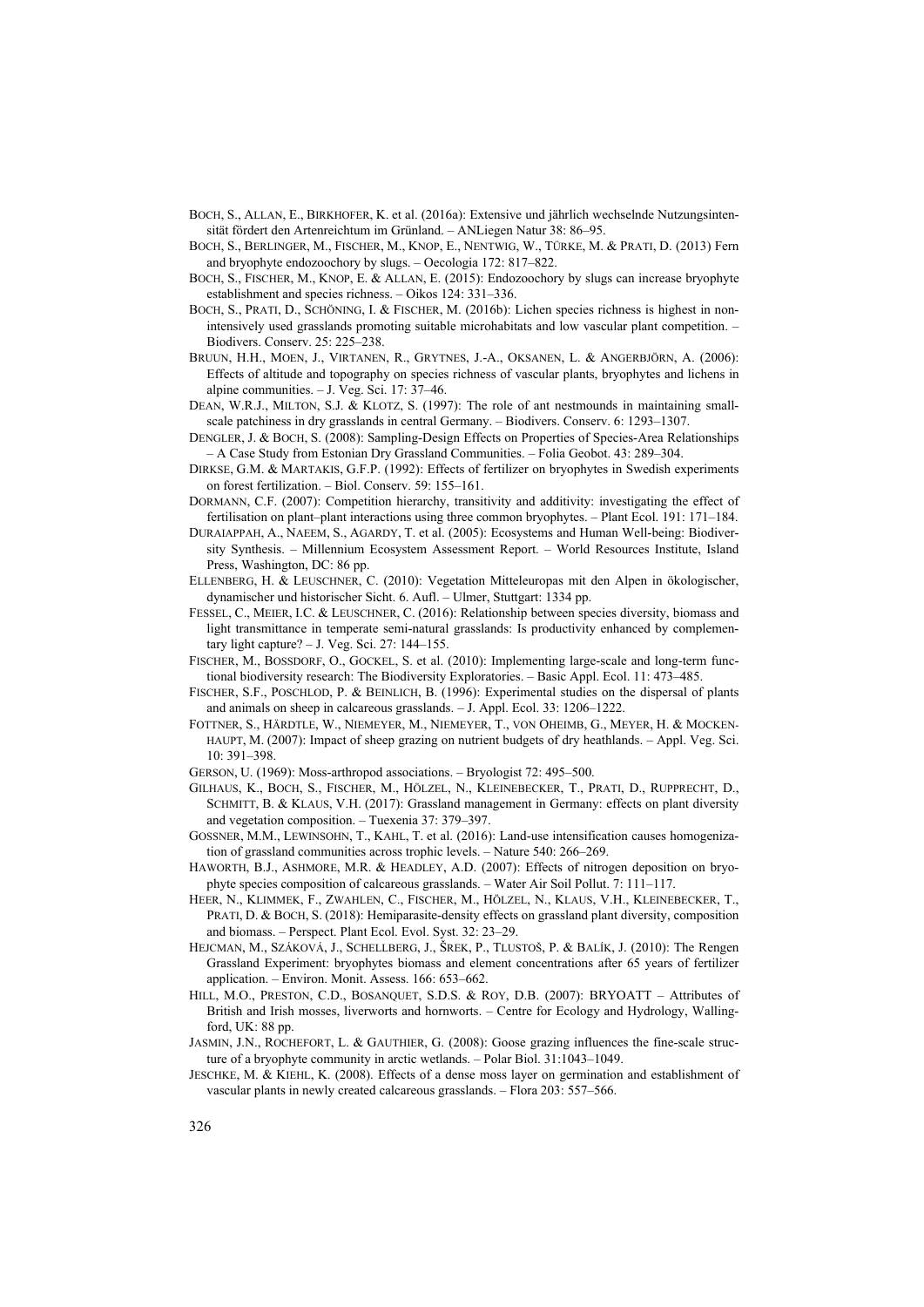- KEIZER, P.J., VAN TOOREN, B.F. & DURING, H.J. (1985): Effects of bryophytes on seedling emergence and establishment of short-lived forbs in chalk grassland. – J. Ecol. 73: 493–504.
- KLIMEK, S., MARINI, L., HOFMANN, M. & ISSELSTEIN, J. (2008): Additive partitioning of plant diversity with respect to grassland management regime, fertilisation and abiotic factors. – Basic. Appl. Ecol. 9: 626–634.
- KOPERSKI, M., SAUER, M., BRAUN, W. & GRADSTEIN, S.R. (2000): Referenzliste der Moose Deutschlands. – Schriftenr. Vegetationskd. 34: 1–519.
- KRUPA, S.V. (2003): Effects of atmospheric ammonia (NH3) on terrestrial vegetation: a review. Environ. Pollut. 124: 179–221.
- LINDO, Z. & GONZALEZ, A. (2010): The bryosphere: An integral and influential component of the Earth's biosphere. – Ecosystems 13: 612–627.
- LINDO, Z., NILSSON, M.-C. & GUNDALE, M.J. (2013): Bryophyte-cyanobacteria associations as regulators of the northern latitude carbon balance in response to global change. – Glob. Change Biol. 19: 2022–2035.
- LÖBEL, S., DENGLER, J. & HOBOHM, C. (2006): Species richness of vascular plants, bryophytes and lichens in dry grasslands: the effects of environment, landscape structure and competition. – Folia Geobot. 41: 377–393.
- LONGTON, R.E. (1982): Physiological ecology of mosses. In: TAYLOR, R.J. & LEVITON, A.E. (Eds.): The Mosses of North America: 77–113. Pacific Division of the American Association for the Advancement of Science, San Francisco, CA.
- LOSVIK, M.H. (2006): Thick moss layers and high cover of grasses: potential threats to herb diversity in hay meadows in Norway. – Norsk. Geogr. Tidsskr. 60: 312–316.
- MANNING, P., GOSSNER, M.M., BOSSDORF, O. et al. (2015): Grassland management intensification weakens the associations among the diversities of multiple plant and animal taxa. – Ecology 96: 1492–1501.
- MATERNA, J. (2000): Oribatid communities (*Acari: Oribatida*) inhabiting saxicolous mosses and lichens in the Krkonose Mts. (Czech Republic). – Pedobiologia 44: 40–62.
- MAURER, K., WEYAND, A., FISCHER, M. & STÖCKLIN, J. (2006): Old cultural traditions, in addition to land use and topography, are shaping plant diversity of grasslands in the Alps. – Biol. Conserv. 130: 438–446.
- MILTON, S.F., DEAN, W.R.J. & KLOTZ, S. (1997): Effects of small scale animal disturbances on plant assemblages of set-aside land in Central Germany. – J. Veg. Sci. 8: 45–54.
- MUELLER, B.R., BEARE, M.H. & CROSSLEY JR., D.A. (1990): Soil mites in detrial food webs of conentional and no-tillage agroecosystems. – Pedobiologia 34: 389–401.
- MÜLLER, J., HEINZE, J., JOSHI, J., BOCH, S., KLAUS, V.H., FISCHER, M. & PRATI, D. (2014): Influence of experimental soil disturbances on the diversity of plants in agricultural grasslands. – J. Plant Ecol. 7: 509–517.
- MÜLLER, J., KLAUS, V.H., KLEINEBECKER, T., PRATI, D., HÖLZEL, N. & FISCHER, M. (2012): Impact of land-use intensity and productivity on bryophyte diversity in agricultural grasslands. – PLoS One 7:e51520.
- NEBEL, M. & PHILIPPI, G. (2000): Die Moose Baden-Württembergs, Bd. 1. Ulmer, Stuttgart: 512 pp.
- NEBEL, M. & PHILIPPI, G. (2001): Die Moose Baden-Württembergs, Bd. 2. Ulmer, Stuttgart: 529 pp.
- PAULISSEN, M.P.C.P., VAN DER VEN P.J.M. & DEES, A.J. & BOBBINK, R. (2004): Differential effects of nitrate and ammonium on three fen bryophyte species in relation to pollutant nitrogen input. – New Phytol. 164: 451–458.
- PAULIUK, F., MÜLLER, J. & HEINKEN, T. (2011): Bryophyte dispersal by sheep on dry grassland. -Nova Hedwigia 92: 327–341.
- PEARCE, I.S.K., WOODIN, S.J. & VAN DER WAL, R. (2003): Physiological and growth responses of the montane bryophyte *Racomitrium lanuginosum* to atmospheric nitrogen deposition. – New Phytol. 160: 145–155.
- PEINTINGER, M. & BERGAMINI, A. (2006): Community structure and diversity of bryophytes and vascular plants in abandoned fen meadows*.* – Plant Ecol. 185: 1–17.
- PORLEY, R. & HODGETTS, N. (2005): Mosses and liverworts. Collins, London: 495 pp.
- POSCHLOD, P., BAKKER, J.P. & KAHMEN, S. (2005): Changing land use and its impact on biodiversity. – Basic Appl. Ecol. 6: 93– 98.